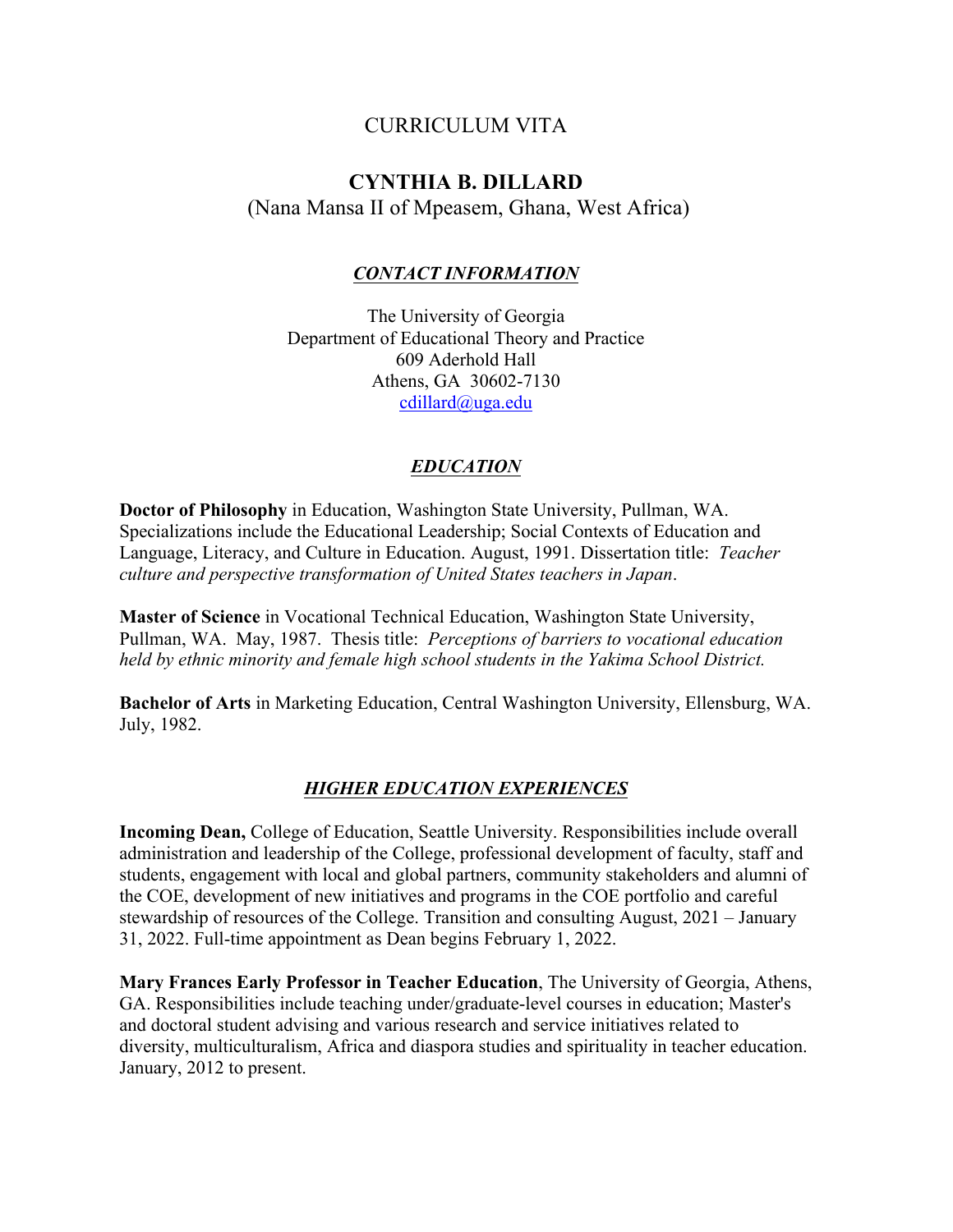**Department Head**, The University of Georgia Department of Educational Theory and Practice (ETAP), Athens, GA. Responsibilities included departmental management, professional development of students, staff and faculty (both tenure and clinical track), curriculum management, personnel matters and budget. ETAP consists of 25 FTE faculty, 3-4 limited term faculty, 10-12 part-time faculty, 5 full-time staff and approximately 26 graduate teaching and research assistants. Worked collaborative on College and Universitywide initiatives and direct reported to the Dean of the College of Education. May, 2015 – June, 2018.

**Director,** *Ghana Study Abroad in Education* **Program**, The University of Georgia College of Education, Athens, GA. Responsibilities included planning, implementing and directing all aspects of the Study Abroad Program, program evaluation and development fundraising for student scholarships. December, 2012- present.

**Professor**, School of Teaching and Learning, The Ohio State University, Columbus, OH. Responsibilities included teaching graduate-level courses in multicultural and equity studies in education, early childhood and social studies education; Master's and Doctoral student advising; working with professional development school initiatives with the Columbus City schools; various research and service initiatives. From October, 2007 – December, 2011.

**Associate Professor**, School of Teaching and Learning, The Ohio State University, Columbus, OH. Responsibilities included teaching graduate-level courses such as *Multicultural Influences in Early Childhood Education*, *Creative Expressions in the Elementary School, Social Studies Methods for Preservice Teachers*, Master's and Doctoral student advising, and working with professional development school initiatives with the Columbus area public schools. From 1994-1998, responsibilities also included directing and teaching a national summer research institute for undergraduate students of color, *Opening Doors*. July,1998 – September, 2007.

**Associate Dean for Equity and Diversity,** The Ohio State University College of Education, Columbus, OH. Responsibilities included providing leadership for the development and implementation of comprehensive and strategic plans for equity and diversity initiatives in the College. Other responsibilities included administration, fiscal planning and management, assistance with corporate and foundation solicitation, student recruitment and retention programming, and implementing student, staff and faculty professional development and cultural awareness. October 1, 2000 - June 30, 2001**.**

**Assistant Dean for Diversity and Outreach**, The Ohio State University, Columbus, OH. Responsibilities included administration, fiscal planning and management, corporate and foundation solicitation and general grant management and development, student recruitment, retention programming, student and faculty professional development for cultural diversity, and formulation of College-wide efforts to address diversity and under represented populations. September, 1995 – July 1, 1999.

**Assistant Professor**, School of Teaching and Learning, The Ohio State University, Columbus, OH. Responsibilities included teaching graduate-level courses, Master's and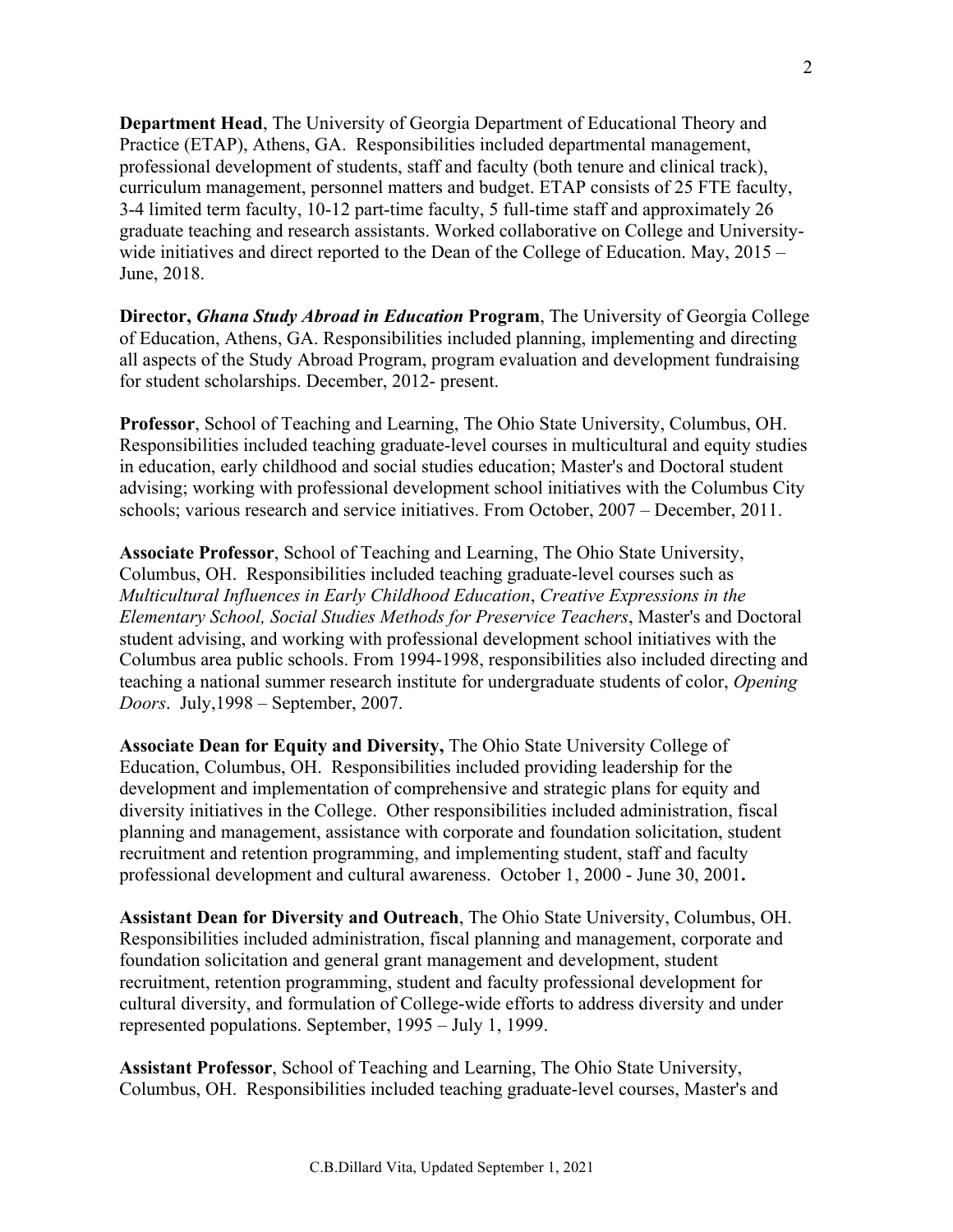Doctoral student advising, and working with professional development school initiatives with the Columbus area public schools. Also included directing and teaching a national summer research institute for undergraduate students of color, *Opening Doors*. January, 1994 - June, 1998.

**Director**, College of Education Office of Outreach, The Ohio State University, Columbus, OH. Responsibilities included administration and development of funded projects/programs and college-wide efforts in the recruitment, retention, and representation of students of color in graduate programs. September, 1994 - September, 1995.

**Assistant Professor**, Department of Elementary and Secondary Education, Washington State University, Pullman, WA. Responsibilities included teaching undergraduate courses, *Introduction to Bilingual-Bicultural Education, Multicultural Education in a Global Society*, and site supervision and teaching of a seminar for the *Elementary Practicum*. Graduate courses included *Seminar in Language, Literacy and Culture*, and *School Leadership in a Diverse Society*. Also developed and taught course (*Multicultural and Global Perspectives in Education*) via satellite for the Northwest Satellite Consortium and nationwide for taped cable broadcast through Mind Extension University. August, 1991 - December, 1993.

**Administrative and Professional Faculty**, African-American Student Counselor, Division of Minority Affairs, Washington State University, Pullman, WA. Responsibilities included undergraduate and graduate academic/personal counseling, planning and conducting various educational programs and teacher in-service/outreach, and research and programming in multicultural and African-American student recruitment and retention. January, 1991 - June, 1991.

**Staff Assistant**, College of Education, Washington State University, Pullman, WA. Responsibilities included planning and coordinating various international education activities and programs, serving as the liaison for an Educational Partnership with the Nishinomiya Education Board in Nishinomiya, Japan, planning summer study tours to Asia, grant writing, and conducting research in international and global education. August, 1989 - January, 1991.

**Visiting English Teacher and Consultant**, Nishinomiya Board of Education, Nishinomiya, Japan. Responsibilities included planning and teaching English-as-a-second-language (ESL) classes at the elementary, junior high, and senior high levels, public speaking, public relations, and serving as a consultant for the Washington State University College of Education. July, 1988 - July, 1989.

**Graduate Teaching Assistant**, Department of Elementary and Secondary Education, Washington State University, Pullman, WA. Responsibilities included teaching the following courses: *Reading and Study Skills, Reading in the Content Areas*, and *Audiovisual Materials Preparation*. August - December, 1986 and August, 1987 - May, 1988.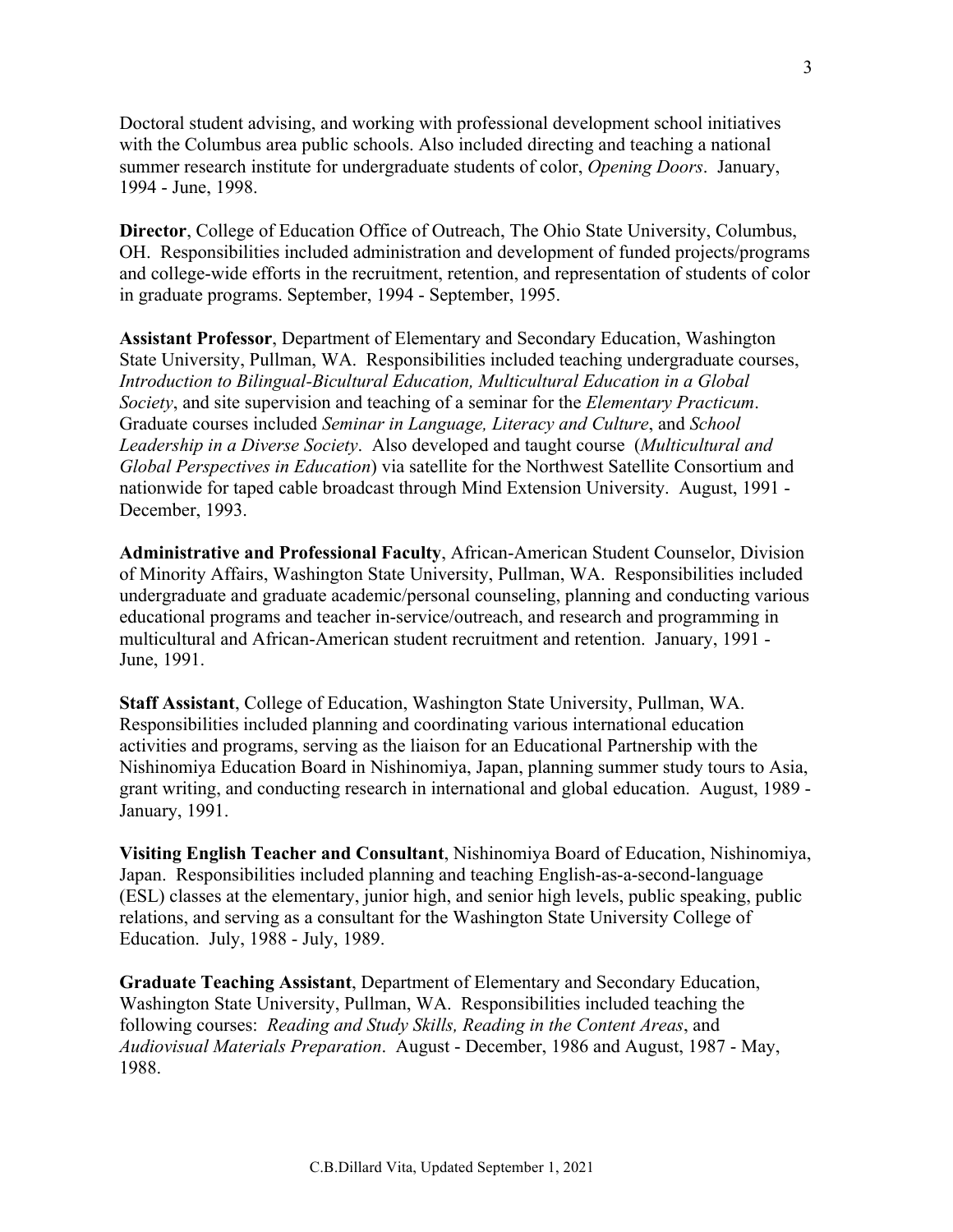**Federal Project Coordinator**, U.S. Department of Education Title VII Bilingual Education Personnel Training Program, Washington State University, Pullman, WA. Responsibilities included public relations, marketing, and organization for recruitment of thirty-two undergraduate students from state community colleges to pursue bachelor's degrees in Elementary/Secondary Education with an endorsement in bilingual-bicultural education. Other responsibilities included teaching a field-based undergraduate course, *Special Topics in Bilingual Education (Content Area ESL/Sheltered English)*, and planning, implementing and evaluating a workshop with community college personnel focusing on minority student retention and success in higher education. January - August, 1987.

**Graduate Teaching Assistant**, Vocational and Industrial Technology Program, Washington State University, Pullman, WA. Responsibilities included teaching *Methods of Teaching Industrial Technology* course, and assisting in *Foundations of Industrial Technology* course. August, 1985 - May, 1986.

# *TEACHING EXPERIENCES IN PUBLIC SCHOOL EDUCATION*

**Secondary Teacher and Coordinator**, Marketing Education and Diversified Occupations, Lindbergh High School, Renton, WA. Responsibilities included teaching *Beginning Marketing I, Advanced Marketing II*, and *Diversified Occupations* courses, overseeing activities of the student-operated store, and coordinating on-the-job training for high school students. August, 1982 - June, 1985.

**Summer Teacher Intern**, Savings Bank of Puget Sound, Seattle, WA. Responsibilities included developing marketing plans, serving in all positions in the bank, and long-term promotional planning. Sponsored by the Seattle Chamber of Commerce, Washington Council on Economic Education, and Seattle Pacific University. June - August, 1985.

## *VISITING FACULTY APPOINTMENTS*

Visiting Lecturer and Consultant, University of Cape Coast, Ghana, West Africa, January-March, 1998.

Visiting Scholar, Stanford University, School of Education, August 1- September 15, 1999.

## *PROFESSIONAL CONSULTING, AND INSERVICE TEACHER PROFESSIONAL DEVELOPMENT*

*Mentor and Professional Development Coach,* Melanie Acosta, Florida Atlantic University, May – June, 2021.

*Mentor and Writing Coach,* Jamila Lyiscott, University of Massachusetts, July-August, 2020.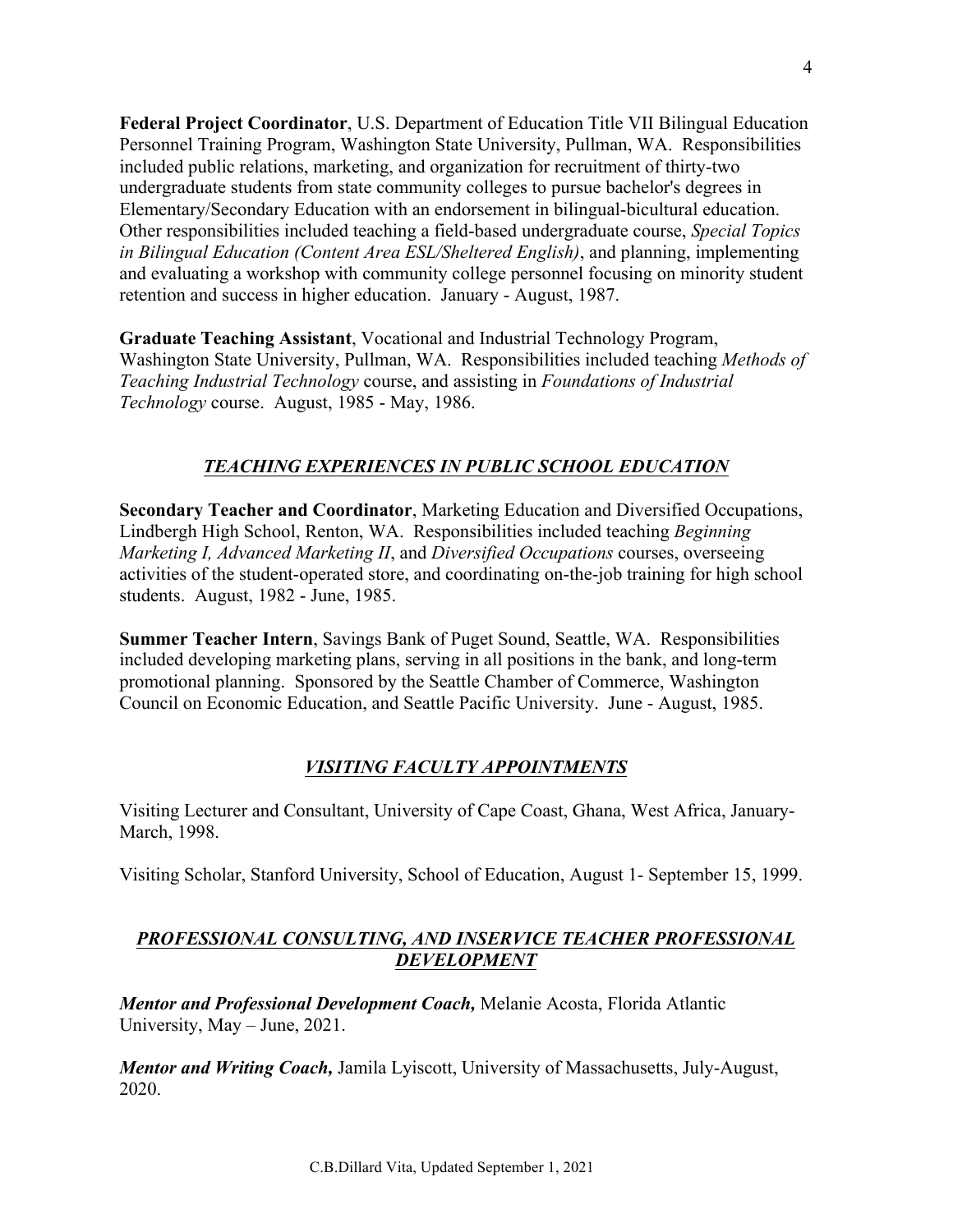*Program Reviewer*, Department of Curriculum and Instruction, University of Illinois at Chicago, Fall, 2018.

*Educational Consultant and On-Site Professional Development Teacher Educator*, Alps Road Elementary School, Athens, GA, Spring, 2013 – Spring 2017.

*Graduate Program Review Member*, Department of Curriculum and Instruction, University of Minnesota, Spring 2013.

*Faculty Developer and Coordinator*, Ghana Study Group and Study Tour "All the World's Children," Ghana, West Africa. June, 2011 – February, 2012

*Faculty Developer and Coordinator*, Ghana Study Group and Study Tour "All the World's Children," Ghana, West Africa. March 2009 – May, 2010

*Instructor*, OSU College of Education and Human Ecology Outreach and Engagement, Columbus Public Schools. Summer, 2007

*Instructor*, OSU College of Education and Human Ecology Outreach and Engagement, Columbus Public Schools, Winter, 2007

*Educational Consultant*, Granville T. Woods Community Shule, Columbus, OH , April, 2006 – April, 2008

*Instructor*, OSU College of Education Outreach and Engagement, Columbus Public Schools, Spring, 2006

*Instructor*, OSU College of Education Outreach and Engagement, Columbus Public Schools, Summer, 2005

*Instructor*, OSU College of Education Outreach and Engagement, Columbus Public Schools, Summer, 2004

*Presenter and Consultant*, "Integrating Literacy, Learning and Arts Education: Building on the African American Experience, Columbus Public Schools, October, 2005

*Professional Consultant*, Davidson College, Davidson, NC, April, 2001

*Professional Consultant/Workshop Presenter* on *"Surviving and Prospering as a New Teacher*." Charlotte-Mecklenburg School District, Charlotte, NC, April, 2001.

*Professional Consultant*, Otterbein College, Columbus, OH, April, 1998.

*Program Evaluator*, Urban Waldorf School, sponsored by the Waldorf School Association and Milwaukee Public Schools, May, 1994 - March, 1995.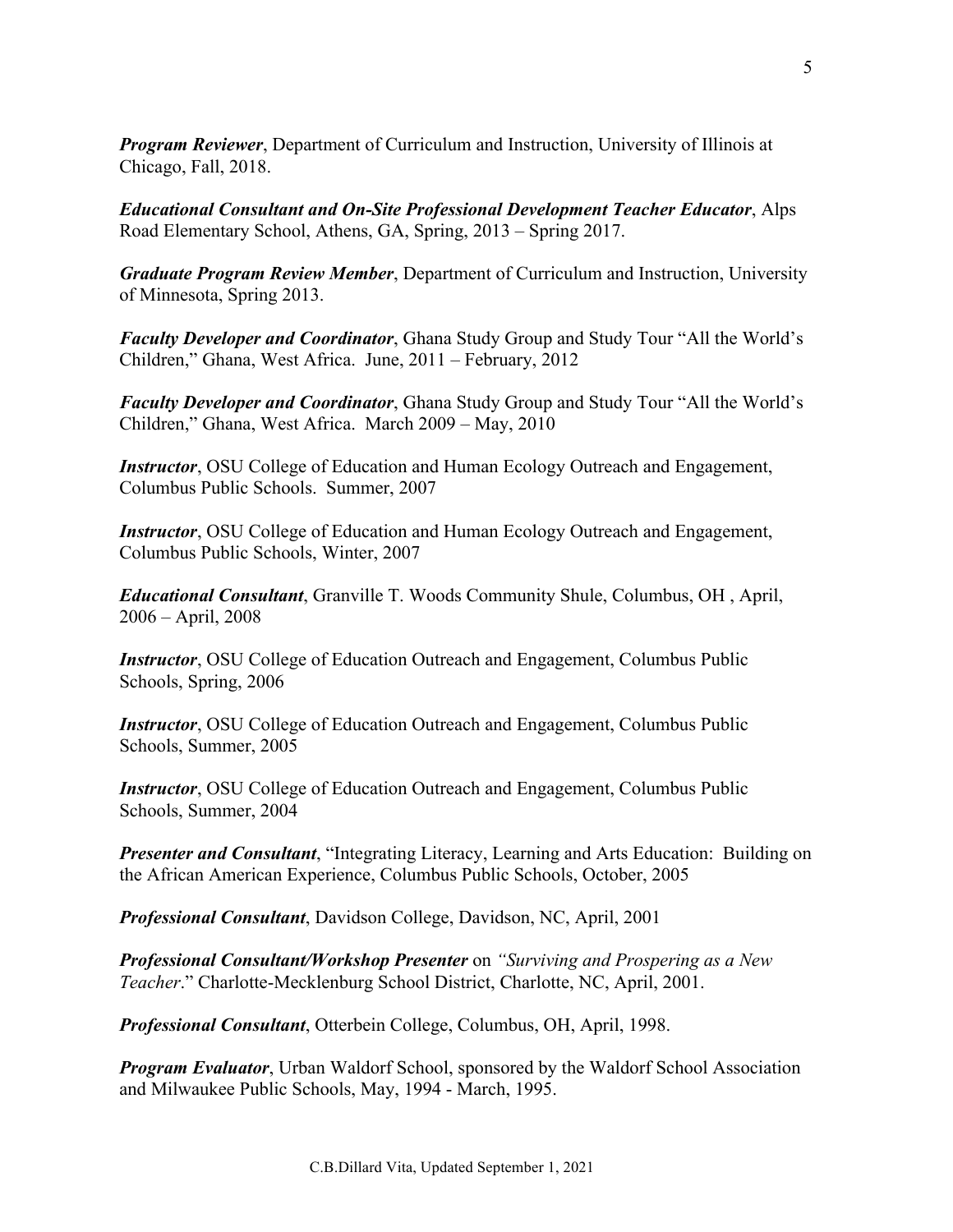*Faculty Professional Development Consultant* (Grant Writing and Development), Walla Walla Community College, Walla Walla, WA, February, 1991, 1992, and 1993.

## *PUBLICATIONS*

### *Books*

- **Dillard, C.B.** (in press, with release November 9, 2021). *The spirit of our work: Black women teachers (re)member*. Beacon Press.
- **Dillard, C.B.** & Okpalaoka, C.L. (Eds.) (2013). *Engaging culture, race, and spirituality in education: New visions*. New York: Peter Lang.
- **Dillard, C.B.** (2012). *Learning to (re)member the things we've learned to forget: Endarkened feminisms, spirituality and the sacred nature of research and teaching.* New York: Peter Lang.
- **Dillard, C.B.** (2006). *On spiritual strivings: Transforming an African American woman's academic life*. Albany: SUNY Press.

#### *Refereed Journal Articles*

- **Dillard, C.B.** (2021). When Black is [Queen]: Towards an endarkened equity and excellence in education. In J. Lyiscott, K. Green, J. Coles, and E. Ohito (Eds.) Special Issue - "For the culture: (Re)defining the future of equity and excellence in education." *Equity and Excellence in Education.*
- **Dillard, C.B.** & Neal, A.M. (2021). Still following our North Star: The necessity of Black women's spirituality in qualitative research. *Qualitative Inquiry*. DOI: DttOpsI://1d0o.i1.o1rg7/71/01.101778/10074728010140221180201980
- **Dillard, C.B.** (Accepted for publication). We swim in deep waters: Navigating memory, spirituality and the meaning of diaspora in a Black girl's life. *Black Girlhood.*
- **Dillard, C.B.** & Neal, A.M. (2020). I am because *we* are: (Re)membering the work of Black women teachers from Africa to America and back again. *Theory into Practice*, DOI: 10.1080/00405841.2020.1773183
- **Dillard, C.B.** (2020). (Re)membering Blackness, (Re)membering home: Lessons for teachers from a primary school in Ghana, West Africa. *International Journal of Qualitative Studies in Education*, 33:7, 698-708, DOI: 10.1080/09518398.2020.1751893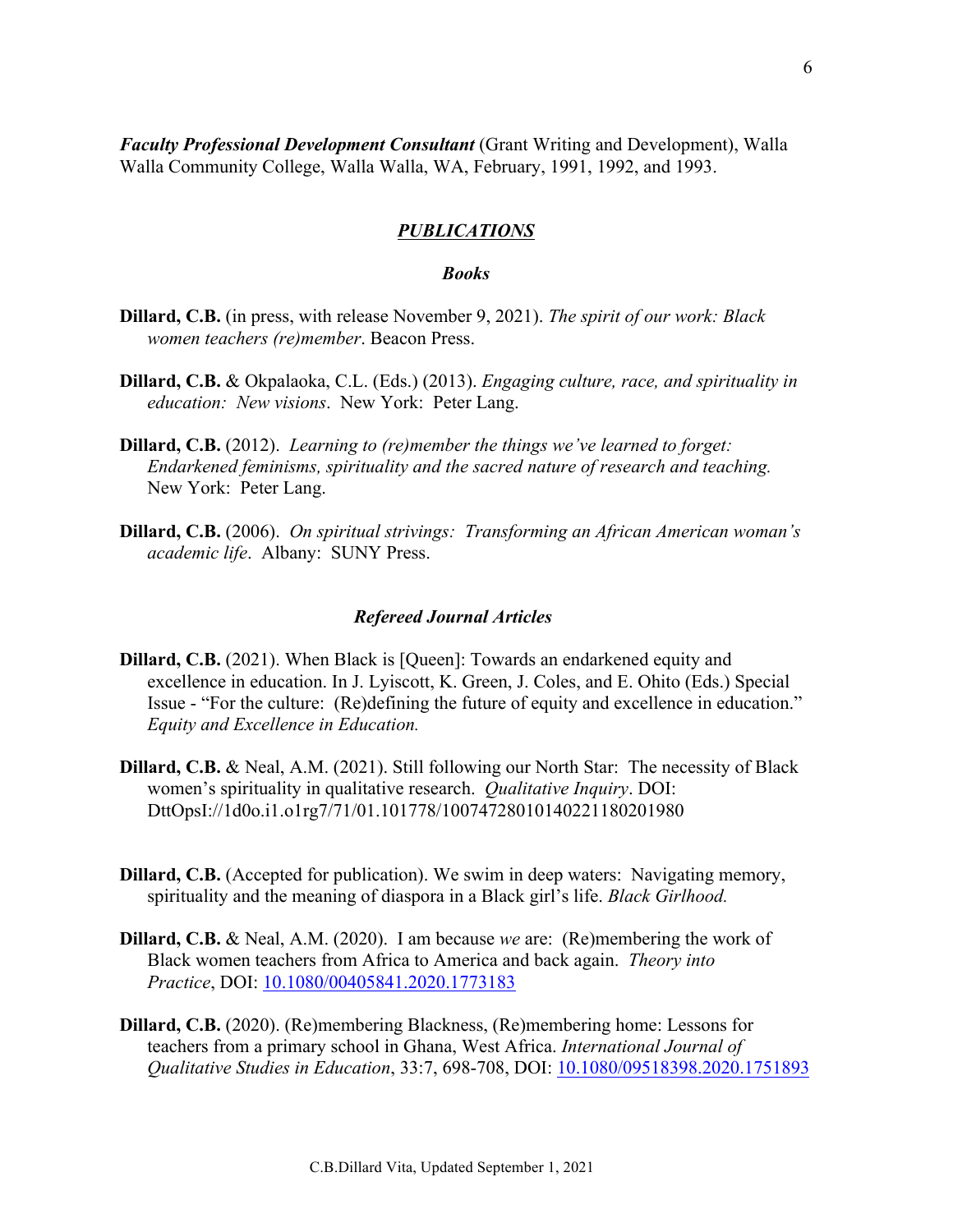- **Dillard, C.B.** (2019) To experience joy: Musings on endarkened feminisms, friendship, and scholarship<sup>1</sup>, *International Journal of Qualitative Studies in Education*, 32, 2, 112-117, DOI: 10.1080/09518398.2018.1533149
- **Dillard. C.B.** (2019) You are because I am: Toward new covenants of equity and diversity in teacher education, *Educational Studies*, 55, 2, 121-138.
- **Dillard, C.B.** (2018). Let steadfastness have its full effect: (Re)membering (re)search and endarkened feminisms from Ananse to Asantewaa. *Qualitative Inquiry*, 24 (9), 617-623.
- Jones, S.P., Duncan, K.E., Johnson, L., & **Dillard, C.B.** (2018). When Cinderella is a sister: Finding space and grace as Black teacher educators in predominantly white institutions. *International Journal of Curriculum and Social Justice,* 1, 2, 1-29.
- **Dillard, C.B.** (2017). To stand steadfast and love Blackness in these political times: A comparative reflection from Ghana to the US and back again. *International Journal of Qualitative Studies in Education,* 30, 10, 982-987*.*
- **Dillard, C.B.**, Duncan, K.E., & Johnson, L.S. (2017). Black history full circle: Lessons of (re)membering for teaching and teachers from a Ghana Study Abroad in Education program. In L. King & T. Epstein (Special Issue Eds.), *Social Education,* 81, 1, 50-53*.*
- **Dillard, C.B.** (2016). Toward an education that (re)members: Centering identity, race and spirituality in education. *Tikkun,* 13, (4), 50-53.
- **Dillard, C.B.** (2016). We are still here: Declarations of love and sovereignty in Black life under siege. *Educational Studies,* 52, (3), 3-15.
- **Dillard, C.B.** (2016). Turning the ships around: A case study of (re)membering as transnational endarkened feminist inquiry and praxis for Black teachers. *Educational Studies*, 52, (5), 406-423.
- **Dillard, C.B.** (2016). To address suffering that the majority can't see: Lessons from Black women's leadership in the workplace. *New Directions for Adult and Continuing Education,* 152, 29-38*.*
- Okpalaoka, C. & **Dillard, C.B.** (Winter-Spring, 2012). (Im)migrations, relations and identities of *African* peoples: Towards an endarkened transnational feminist praxis in education. *Journal of Educational Foundations,* 121-142.
- Okpalaoka, C.L. & **Dillard, C.B.** (Fall, 2011). Our healing is next to the wound: Endarkened feminisms, spirituality and the wisdom of Sisters of the Yam. *New Directions for Adult and Continuing Education,* 131, 65-84.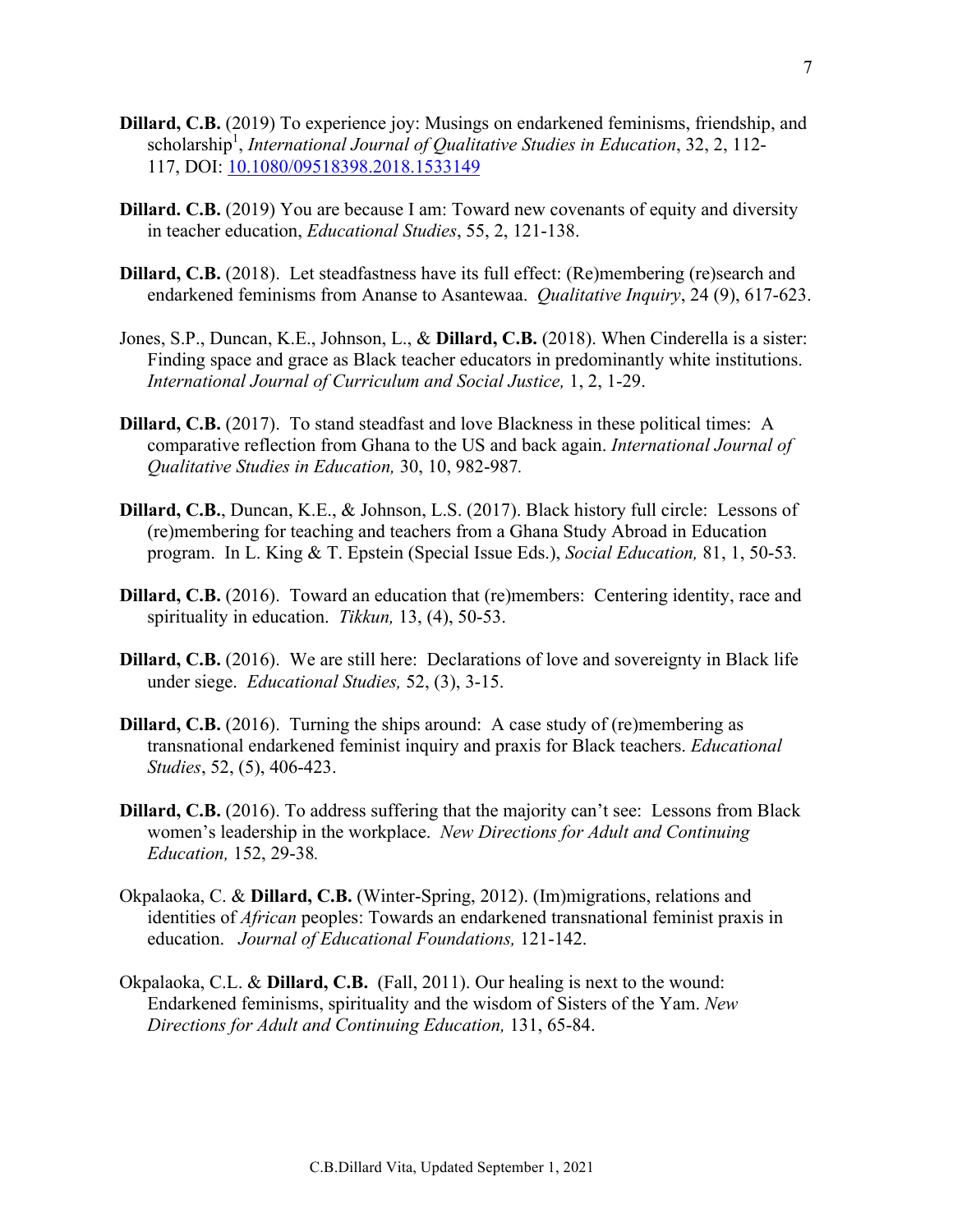- **Dillard, C.B.** (2009). I am because we are: Increasing educational opportunity for early childhood education in Ghana, West Africa. *Race/Ethnicity: Multicultural and Global Contexts*, 2,2,243-257.
- **Dillard, C.B.** (2008). A whole sense of self, a whole sense of the world: The blessings of spirituality in qualitative research and teaching. *International Review of Qualitative Research,* 1, 1, 81-102
- **Dillard, C.B.** (2008). Re-membering culture: Bearing witness to the spirit of identity in research. *Race and Ethnicity in Education,* 11, 1, 87-93.
- **Dillard, CB.** (2006). When the music changes, so should the dance: Cultural and spiritual considerations in paradigm "proliferation." *International Journal of Qualitative Studies in Education,* 19(1), 59-76.
- **Dillard, C.B.** (2003). Cut to heal, not to bleed: A response to Handel Wright's An endarkened feminist epistemology? Identity, difference, and the politics of representation in educational research. *International Journal of Qualitative Studies in Education, 16*(2), 227-232.
- **Dillard, C.B.** (2002). Walking ourselves back home: The education of teachers with/in the world. *Journal of Teacher Education*, 53(5), 383-392.
- **Dillard, C.B.** (2000). The substance of things hoped for, the evidence of things not seen: Examining an endarkened feminist epistemology in educational research and leadership. *International Journal of Qualitative Studies in Education*, 13(6), 661-681.

### *Reprinted as:*

- **Dillard, C.B.** (2003). The substance of things hoped for, the evidence of things not seen: Examining an endarkened feminist epistemology in educational research and leadership. In M. Young and L. Skrla (Eds.), *Reconsidering feminist research in educational leadership* (pp. 131-159)*.* NY: SUNY Press.
- **Dillard, C.B.**, Saleem, D., & Tyson, C.A. (2000). My soul is a witness: Engaging pedagogy of the spirit*. International Journal of Qualitative Studies in Education*, 13(5), 447-462.
- **Dillard, C.B.** (1996a). From lessons of self to lessons of others: Exploring creative autobiography in multicultural learning and teaching*. Multicultural Education*, 4(2), 33- 37.
- Ford, T., & **Dillard, C.B.** (1996). Becoming multicultural: A recursive process of selfand social construction. *Theory into Practice*, 35(4), 232-238.
- McDermott, R., Henry, M.E., **Dillard. C.B.**, Easton, F., Oberman, I., & Uhrmacher, B. (1996). Waldorf education in an inner-city public school. *Urban Review*, 28, 119-140.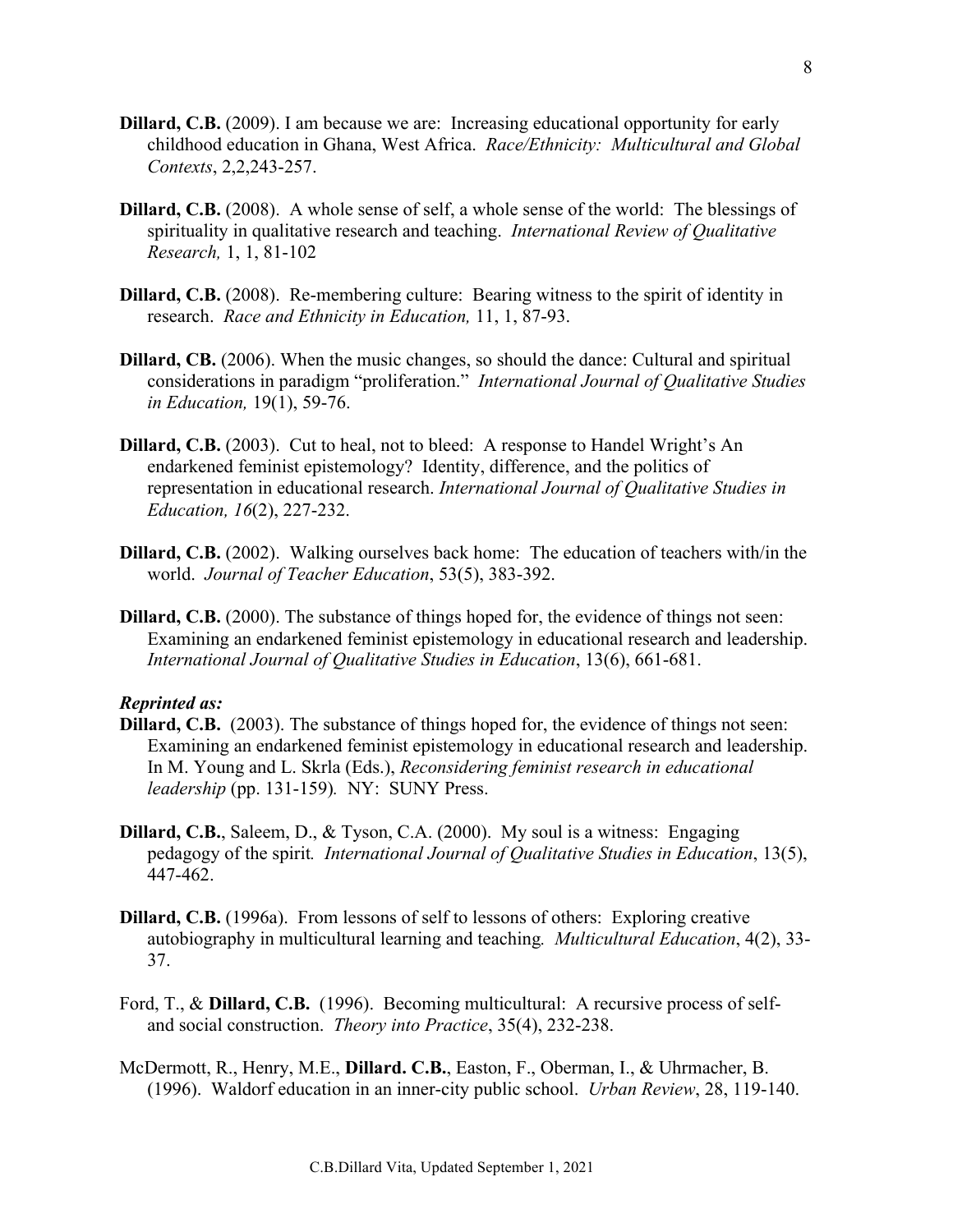- **Dillard, C.B.** (1996b). Engaging pedagogy: Writing and reflection in multicultural teacher education*. Teaching Education*, 8, 13-21.
- **Dillard, C.B.** (1995). Leading with her life: An African American feminist (re)interpretation of leadership for an urban high school principal. *Education Administration Quarterly*, 31, 539-563.
- **Dillard, C.B.** (1994a). The power of call, the necessity of response: African world feminists' voices as catalysts for educational change and social empowerment*. Initiatives*, 56, 3, 9-22.
- **Dillard, C.B.** (1994b). Beyond supply and demand: Critical pedagogy, ethnicity, and empowerment in recruiting teachers of color. *Journal of Teacher Education*, 45, 1-9

### *Book Chapters*

- Madrid, S. & **Dillard, C. B.** (2018). What's *love* got to do with it? Explorations on emotion as a tool for professional growth and transformation. In Kemp, A.T. (Ed.), *Dignity of the calling: Educators share the beginnings of their journeys*. Information Age Publishers, Inc.
- **Dillard, C.B.** (2016). Hopeful crossings in deep waters: (Re)membering geography and the meanings of belonging in the African diaspora. In H. Wright  $\& A$ . Cooper (Eds.), *Black British Columbia: Past and present.* Halifax, NS: Fernwood.
- **Dillard, C.B.** (2015). Learning to (re)member the things we've learned to forget: Endarkened feminisms and the sacred nature of research (reprint). In N.K. Denzin & M.D. Giardina (Eds.), *Qualitative inquiry past, present, future: A critical reader* (p. 288-305). Walnut Creek, CA: Left Coast Press.
- **Dillard, C.B.** (2014). Audre Lorde is still right: Theorizing poetry of Black education, research, and activism. In Denzin, N. & Giardina, M. (Eds)., *Qualitative Inquiry Outside the Academy*. Walnut Creek, CA: Left Coast Press.
- Okpalaoka, C.L.E. & **Dillard, C.B.** (2013). (Im)migrations, relations, and identities of African peoples: Toward an endarkened transnational feminist praxis. In Okpalaoka, C.L.E., *(Im)migrations, relations, and identities: Negotiating cultural memory, diaspora, and African (American) identities*. New York: Peter Lang.
- **Dillard, C.B.** (2013). On a bead and a prayer: (Re)membering African womanhood in the diaspora. In Denzin, N. & Giardina, M. (Eds.), *Global Dimensions of Qualitative Inquiry.* Walnut Creek, CA: Left Coast Press.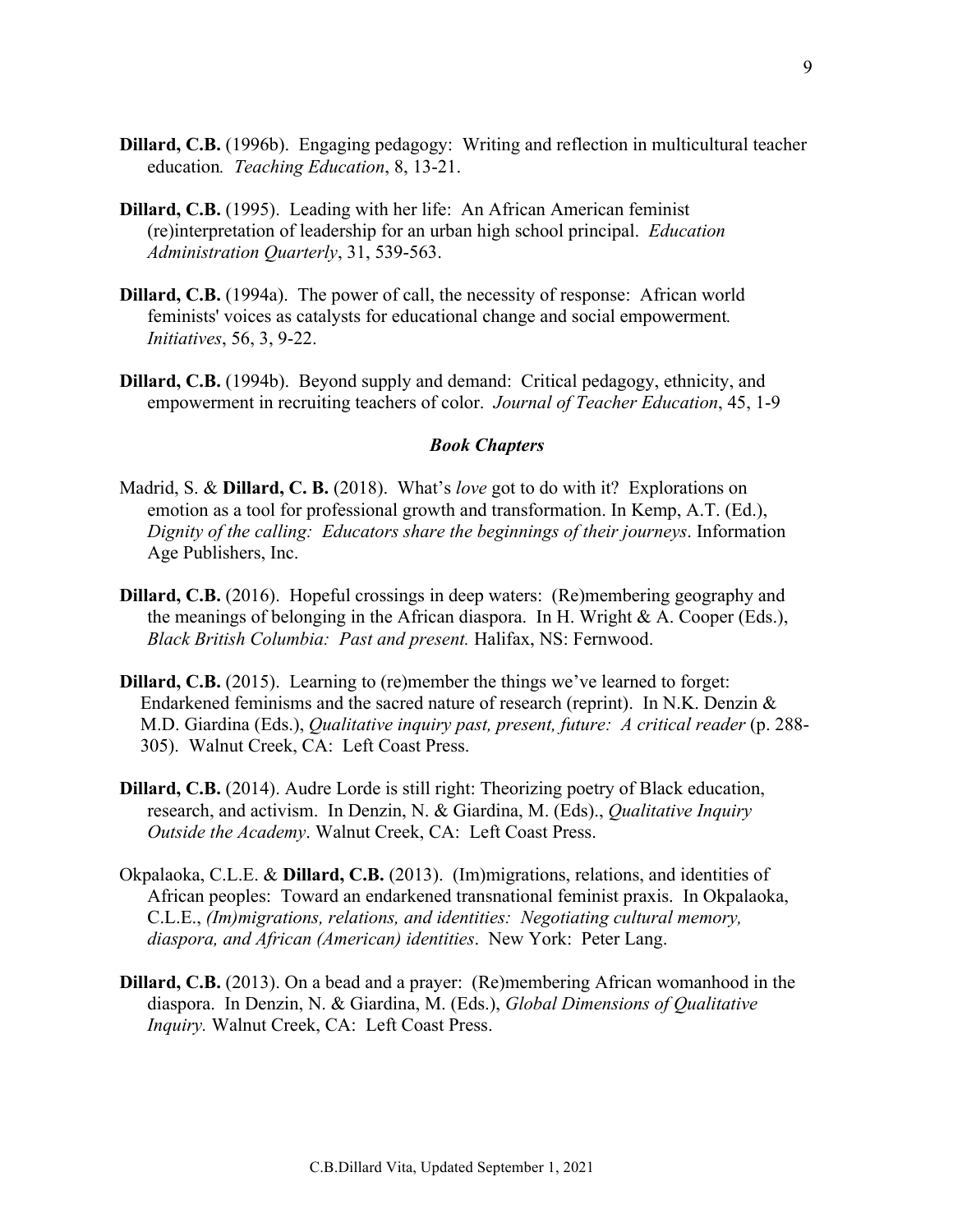- **Dillard, C. B.** (2011). Learning to remember the things we've learned to forget: Endarkened feminisms and the sacred nature of research. In Denzin, N. & Giardina, M. (Eds.), *Qualitative Inquiry and Global Crisis.* Walnut Creek, CA: Left Coast Press.
- **Dillard, C.B.** & Bell, C. (2011). Endarkened feminism and sacred praxis: Troubling (auto)ethnography through critical engagements with African indigenous knowledges. In G. Dei (Ed.), *Indigenous philosophies and critical education.* New York: Peter Lang.
- **Dillard, C.B.** & Okpalaoka, C.L. (2011). The sacred and spiritual nature of endarkened transnational feminist praxis in qualitative research. In N. Denzin & Y. Lincoln (Eds.), *The handbook of qualitative Research (4th Edition)*. Thousand Oaks: Sage.
- **Dillard, C.B.** (2010). This is our moment (so) yes we can: Shifting margins, centers, and politics of difference in the time of President Barack Obama. In N. Denzin & M. Giardina (Eds.), *Qualitative inquiry and human rights.* Walnut Creek, CA: Left Coast Press.
- **Dillard, C.B.** (2008). Racializing ethics and bearing witness to memory in research. In N. Denzin & M. Giardina (Eds). *Qualitative inquiry and social justice.* Walnut Creek, CA: Left Coast Press.
- **Dillard, C.B. (2008).** When the ground is Black, the ground is fertile: Exploring endarkened feminist epistemology and healing methodologies of the spirit. In N. Denzin, Y. Lincoln, & L.T. Smith (Eds.), *The Handbook of critical and indigenous methodologies*. Thousand Oaks, CA: Sage.
- **Dillard, C.B.** & Dixson, A.D. (2006). Affirming the will and the way of the ancestors: Black feminist consciousness and the search for good[ness] in qualitative science. In N. Denzin & M. Giardina (Eds.) *Qualitative inquiry and the conservative challenge (*pp. 227-254). Walnut Creek, CA: Left Coast Press.
- **Dillard, C.B.** (2001). Enacting life notes: Endarkened epistemologies as deeply cultured knowing and inquiry. In L. Neilson, J.G. Knowles, A. Cole (Eds.) *The art of writing inquiry*. Great Tancook: Backalong Books.
- **Dillard, C.B.** & Blue, D.A. (1998). Learning styles from a multicultural perspective: Towards a culturally engaged pedagogy. In G. Haas & F. Parkay (Eds.) *Curriculum planning: A new approach (7th Edition) (pp. 196-201)*. Needham Heights, MA: Allyn and Bacon.

### *Reprinted as:*

**Dillard, C.B.** & Blue, D.A. (2006). Learning styles from a multicultural perspective: Towards a culturally engaged pedagogy. F. Parkay, E. Anctil, & G. Hass (Eds), *Curriculum planning: A new approach (8th Edition)*. Needham Heights, MA: Allyn and Bacon.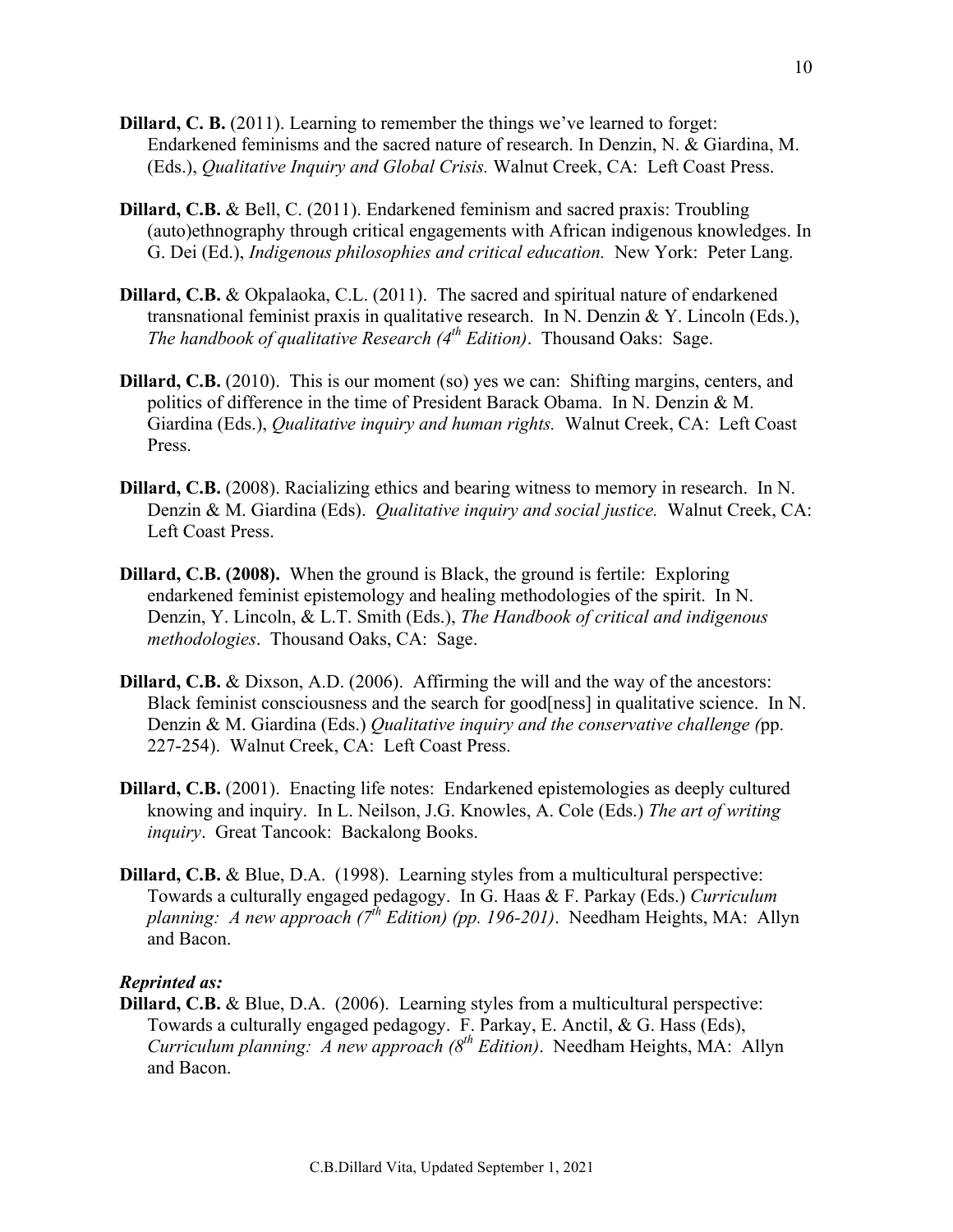- **Dillard, C.B.** (1997). Placing language, literacy, and culture at the center. In J. King, E.R. Hollins,.& E.C. Hayman (Eds.) *Preparing teachers for cultural diversity* (pp. 85-96). New York: Teachers College Press.
- **Dillard, C.B.** (1993). Learning styles from a multicultural perspective: Negotiating the development of curricula. In G. Haas & F. Parkay (Eds.) *Curriculum planning: A new approach* (pp. 214-220). Needham Heights, MA: Allyn and Bacon.
- **Dillard, C.B.** (1992). Following your talk with your walk: Rethinking teacher education in a multicultural world. In Bragaw, D. & Thomson, W.S. (Eds.), *Multicultural education: A global approach*. New York: The American Forum for Global Education.

#### *Refereed Book Reviews*

- **Dillard, C.B.** (2007). Book review of Brown and Strega (Eds.) (2005) Research as resistance: Critical, indigenous, and anti-oppressive approaches. *Qualitative Research Journal,* 7, 2, 271-272.
- **Dillard, C.B.** (2002). What's love got to do with it?: Teaching, love and bell hook's *All about love. International Journal of Leadership in Education,*5, 1, 87-89.

#### *Other Articles and Research Reports*

- Byers, P., **Dillard, C.B.**, Easton, F., Henry, M., McDermott, R., Oberman, I., & Uhrmacher, B. (1995). *Waldorf education in the inner-city: A report on the Urban Waldorf School of Milwaukee*. Glen Oaks: Sunbridge College.
- **Dillard, C.B.** (1995). Threads of promise, threads of tension: The Urban Waldorf School and the African American child. *Renewal*, 31, 13-15.
- **Dillard, C.B.** (1990). Madre e hija: Our special sojourn to Mexico. *Minority Affairs*, 5, 1.
- **Dillard, C.B.** (1990). At home abroad: An African-American in Japan. *Minority Affairs*, 4, 1, 6-7.
- **Dillard, C.B**. (1986). The marketing education coordinator's handbook. Olympia, WA: Office of the Superintendent of Public Instruction (OSPI).

### *REFEREED PAPER PRESENTATIONS*

**Dillard, C.B.** & Neal, A. (Accepted: Conference cancelled due to coronavirus pandemic). *(Re)versing the ships, (re)connecting identities and (re)membering the spirit of Black*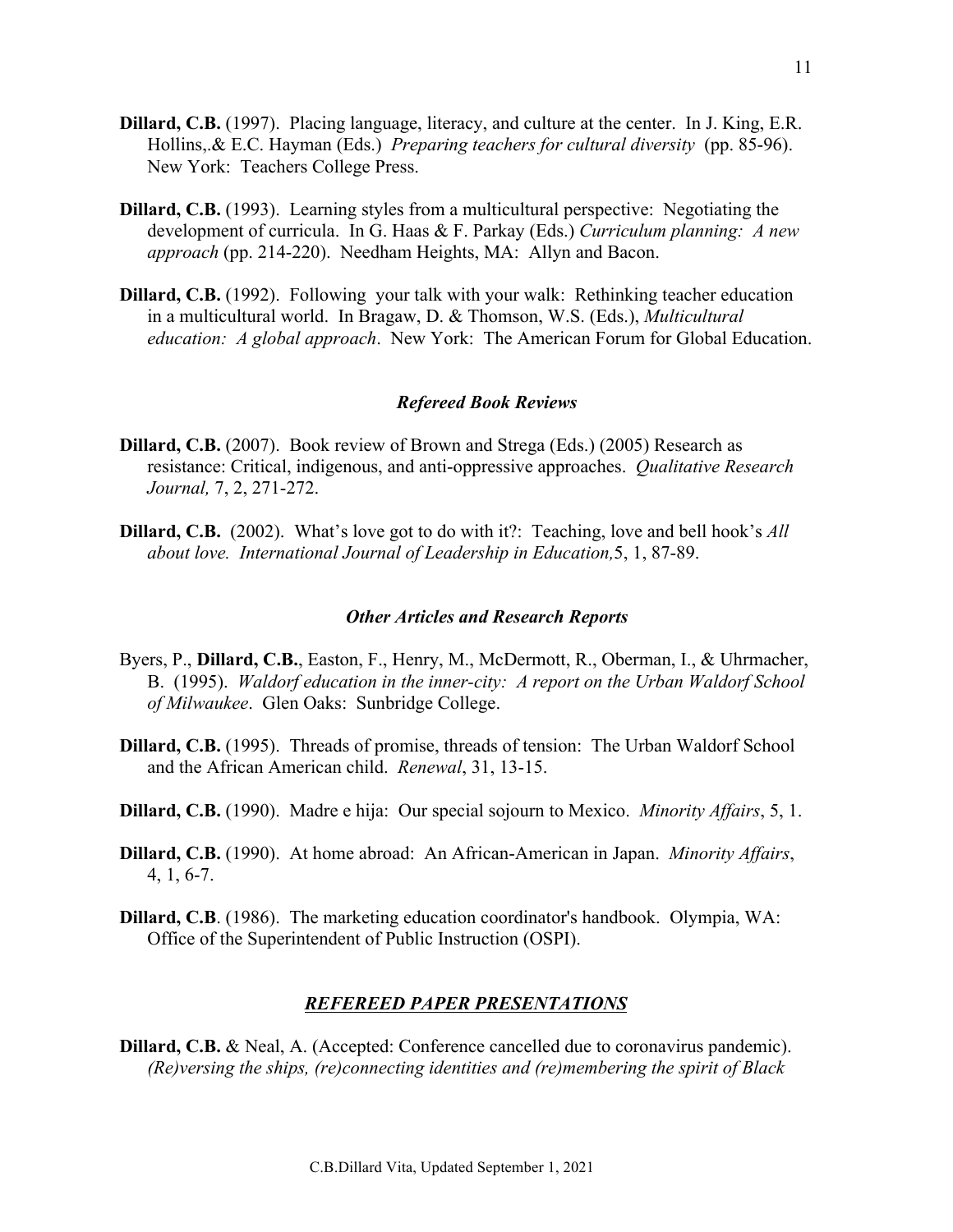*women educators' in the African diaspora: A qualitative study*. European Conference on Educational Research, Glasgow, Scotland. August 2020.

- **Dillard, C.B.** (Accepted: Unable to present due to pandemic). *(Re)membering Ghana: Transforming African American women educators' perspectives, cultural knowledges and practices*. American Educational Research Association Annual Meeting, April, 2020.
- **Dillard, C.B.** (2019, October). *(Re)membering the work that is mine to do: A talk with Cynthia B. Dillard (Nana Mansa II of Mpeasem, Ghana)*. Paper presented for AESA Presidential Session Diversity, Democracy, and Social Justice in Education*.* American Educational Studies Association Annual Meeting, Baltimore, MD, October - November, 2019.
- **Dillard, C.B.** (2019, November). *Towards pedagogies of (re)membering: Examining race, culture and spirit in Black women's work*. American Educational Studies Association Annual Meeting, Baltimore, MD, October - November, 2019.
- **Dillard, C.B.** (2019, April). *You will know us by our way: (Re)membering Jamestown in the spirit of the ancestors*. Paper presented at Division G Vice-Presidential Session, The educational implications of the 400<sup>th</sup> anniversary of enslaved Africans in Jamestown. American Educational Research Association Annual Meeting, Toronto, Canada, April 8, 2019.
- **Dillard, C.B.** (2019, April). *Moving beyond a single story/truth: Counterhegemonic ways of being, knowing, and (re)membering and their implications for educational research*. American Educational Research Association Annual Meeting, Toronto, Canada, April 6, 2019.
- **Dillard, C.B.** (2018, August). *(Re)imagining teaching and learning through processes of (re)membering: An inquiry from Ghana to the US and back again*. WERA Congress, August, 3-5, 2018, Cape Town, South Africa.
- **Dillard, C. B.** (2018). *Always buildin' bridges: Women of color, endarkened work and education that (re)members*. Paper presented at the American Educational Research Association Annual Meeting, New York City, April, 2018.
- **Dillard, C.B.** (2018). *Black teachers' lives matter: Teaching to heal, resist and (re)member*. Paper presented at the American Educational Research Association Annual Meeting, New York City, April, 2018.
- **Dillard, C.B.** (2018). *Living legacy, struggles and commitments in public education: Doing the work of critical women of color feminisms*. Paper presented at the American Educational Research Association Annual Meeting, New York City, April, 2018.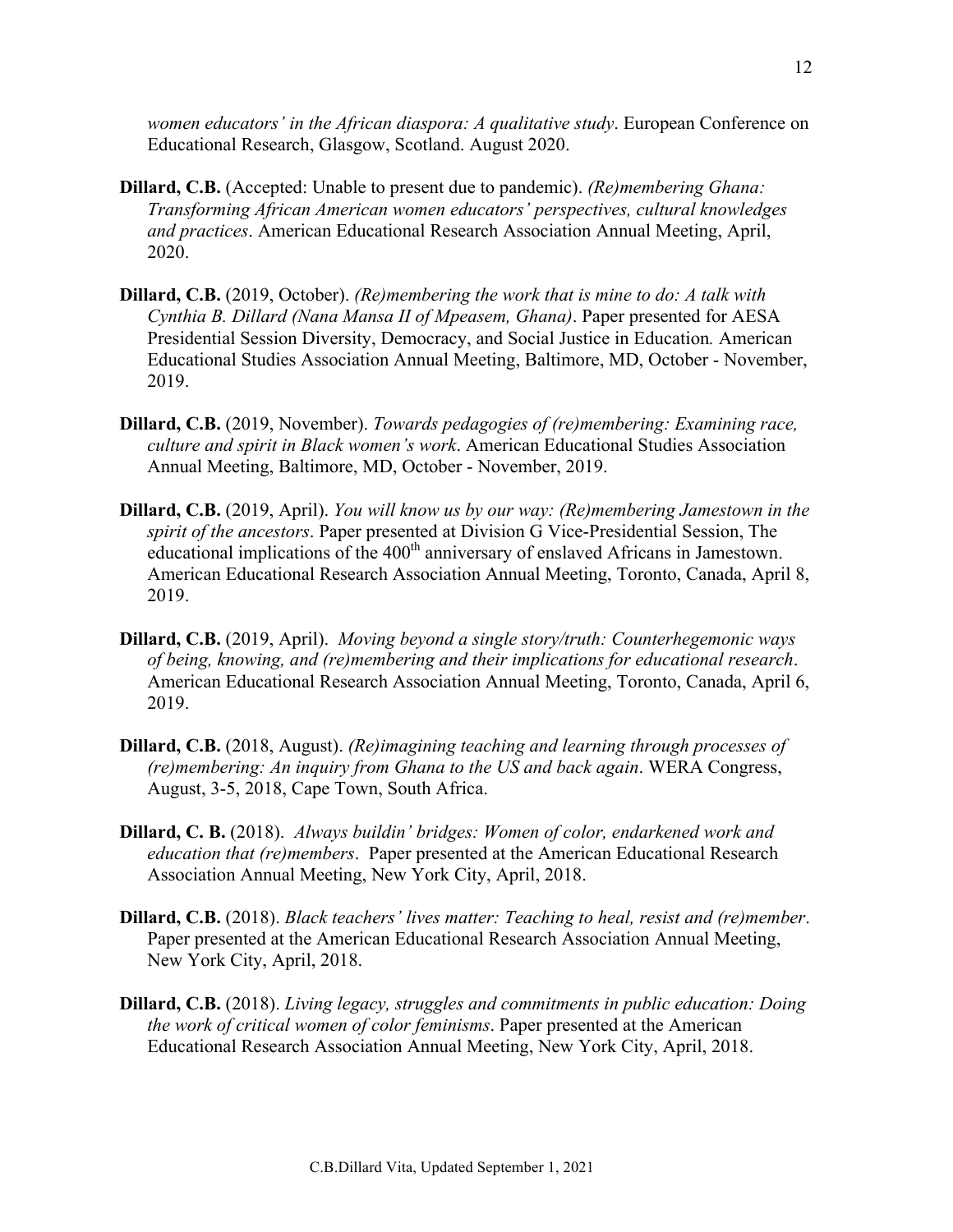- **Dillard, C.B.** (2017, November). *Memory, spirituality and meanings of diaspora in a Black woman's life: An epistemological (re)search*. American Educational Studies Association Annual Meeting, Pittsburgh, PA, November 1-5, 2017.
- **Dillard, C.B.** (2017, August). *(Re)membering Africa to (re)member ourselves: Black identity, culture and critical study abroad in early childhood education*. European Early Childhood Education Research Association (EECERA) Conference, Bologna, Italy, August 29-September 1, 2017.
- **Dillard, C.B.** (2016). *To do justice, love kindness and walk humbly: Global lessons from the life of Mary Frances Early, the first Black graduate of the University of Georgia*. American Educational Studies Association Annual Meeting, Seattle, WA, November 2- 6, 2016.
- **Dillard, C.B.** & Duncan, K.E. (2016). *Thinking back, thinking Black: Learning Black history, education, and culture through Ghana*. American Educational Research Association Annual Meeting, Washington, DC, April 8-12, 2016.
- **Dillard, C.B.** (2015).*" I am Ethiopia at the Bar of Justice:" Radical love lessons from Mary Frances Early, the first African American graduate from the University of Georgia*. American Educational Studies Association Annual Meeting, San Antonio, TX. November 9-13, 2015.
- **Dillard, C.B.** (2015). *A pedagogy to (re)member: Black identity, culture and the spirit of an endarkened feminist practice in education*. American Educational Research Association Annual Meeting, Chicago, IL, April 16-20, 2015.
- **Dillard, C.B.**, Duncan, K., & Johnson, L. (2015). *Engaging Black identities, cultures and educational practices for preservice teachers through a Ghana Study Abroad in Education Program*. American Educational Research Association Annual Meeting, Chicago, IL, April 16-20, 2015.
- **Dillard, C.B.** (2015). *Pedagogies and methods of (re)membering: Engaging endarkened feminist practices in qualitative research*. Ethnographic and Qualitative Research Conference, Las Vegas, NV, February 9-10, 2015.
- **Dillard, C.B.**, Duncan, K., & Johnson, L. (2014). *Threads of tension and promise for preservice teachers: Learning to (re)member Black identities, cultures and educational practices through a Ghana Study Abroad Program*. American Educational Studies Association Annual Meeting, Toronto, Canada, October 28 – November 3, 2014.
- **Dillard, C.B.** (2014). *To experience joy: Musings on endarkened feminisms, friendship, and scholarship*. American Educational Studies Association Annual Meeting, Toronto, Canada, October 28 - November 3, 2014.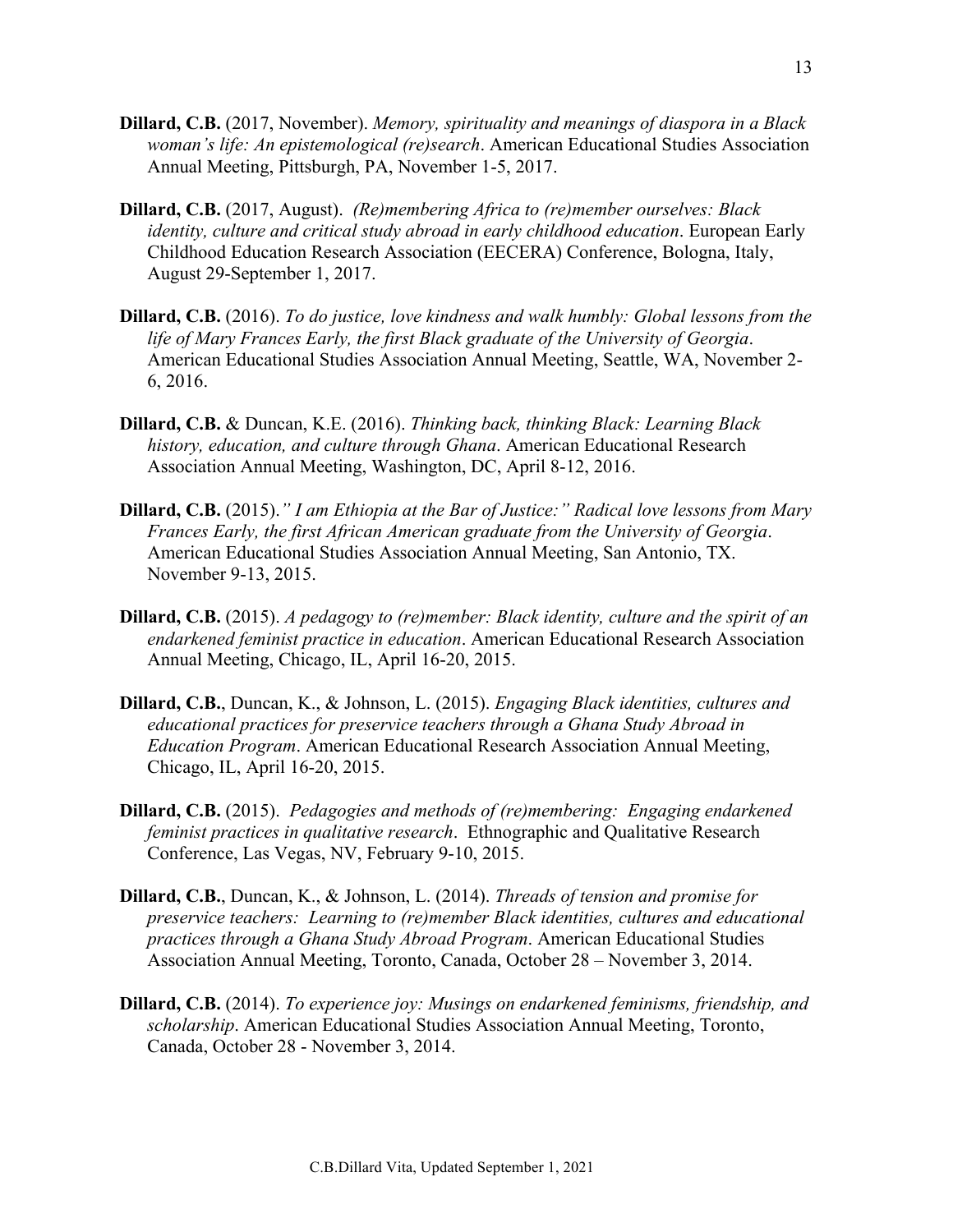- **Dillard, C.B.** (2014). *Engaging culture, race and spirituality in education: New visions.* American Educational Research Association Annual Meeting, Philadelphia, PA, April 4- 7, 2014.
- **Dillard, C.B.** (2013). *(Re)membering our grandmothers: Endarkened feminisms across differences, communities and generations*. Ninth Annual International Congress of Qualitative Inquiry, May, 16-19, 2013.
- **Dillard, C.B.** (2013). *Centering spirituality and engaging cultural knowledge: The sacred nature of teaching, research and African (American) education*. American Educational Research Association Annual Meeting, San Francisco, CA, April 27 – May 1, 2013.
- **Dillard, C.B.** (2012). *Engaging cultural memory and the wisdom of generations: Endarkened feminisms, spirituality and the work of qualitative research*. Eighth Annual International Congress of Qualitative Inquiry, May 17-20, 2012.
- **Dillard, C.B.** (2012). *In the spirit of turning the ships around: (Re)membering Africa for the global good.* Presidential Session - In consciousness and with responsibility: Marshaling African/Black heritage knowledges, identities and practices for the global good. American Educational Research Association Annual Meeting, Vancouver, BC, Canada, April 13-17, 2012.
- **Dillard, C.B.** (2010). *A manifesto of (re)membering: Spirituality, politics and building a nation one person at a time*. Sixth Annual International Congress of Qualitative Inquiry, May 27-30, 2010.
- **Dillard, C.B.** (2010). *Circle unbroken: Sacred time and endarkened memories in research.* American Educational Research Association Annual Meeting, Denver, CO, April 30- May 4, 2010.
- **Dillard, C.B.** (2010). *Against forgetting and towards (re)membering: Endarkened feminisms and the sacred nature of research*. American Educational Research Association Annual Meeting, Denver, CO, April 30-May 4, 2010.
- **Dillard, C.B.** (2009). *This is our moment (so) yes we can: Shifting margins, centers, and politics of difference in the time of President Barack Obama*. Fifth International Congress of Qualitative Inquiry, University of Illinois at Urbana Champaign, IL, May 21-24, 2009.
- **Dillard, C.B.** (2009). *Sankofa legacies: Black feminist musings on memory spirit, and the meaning of home in research*. Fifth International Congress of Qualitative Inquiry, University of Illinois at Urbana Champaign, IL, May 21-24, 2009.
- **Dillard, C.B.** (2009). *Creative cultural autobiographies in teacher education*. American Educational Research Association Annual Meeting, San Diego, CA, April 13 – 17, 2009.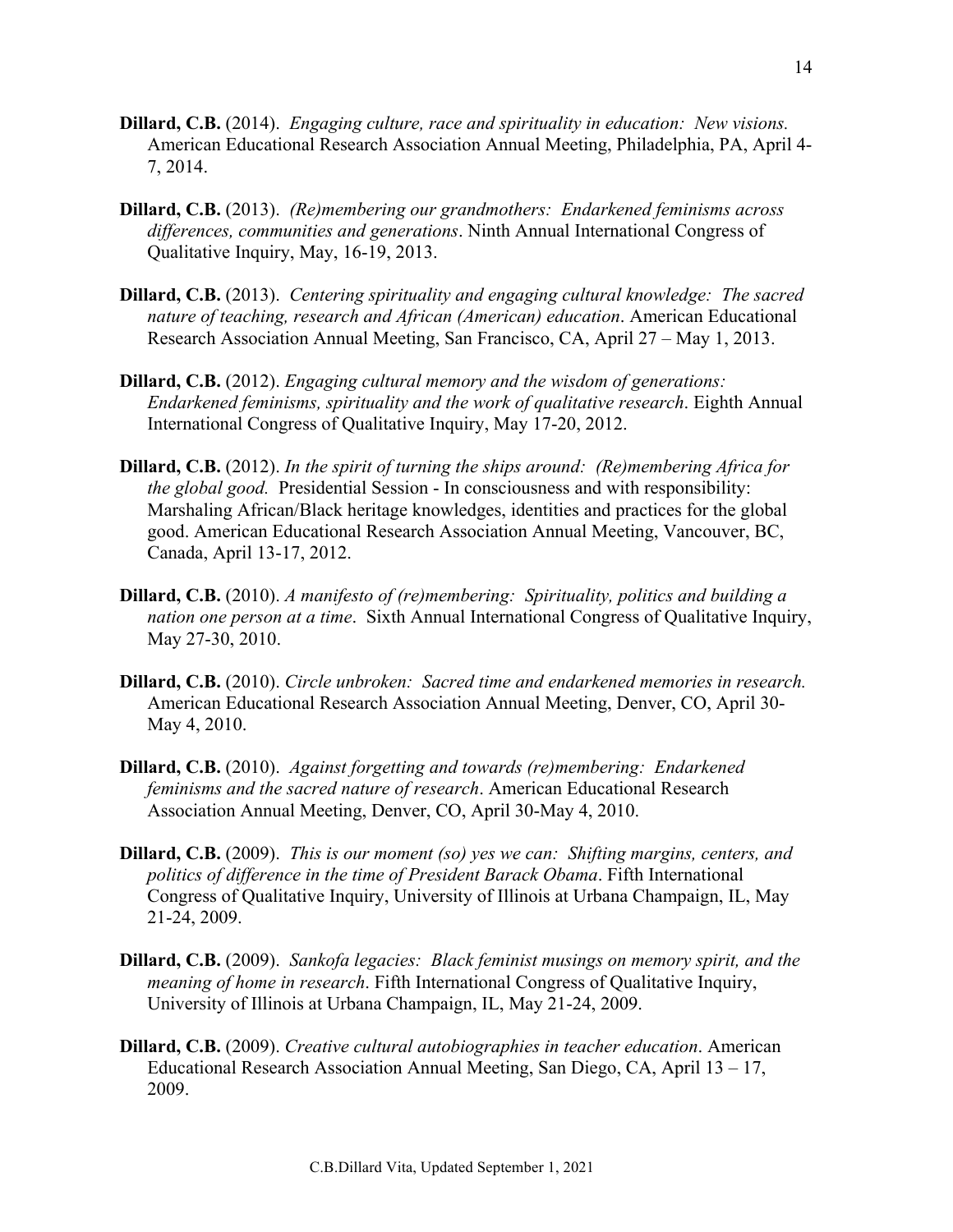- **Dillard,C.B.** (2008). *A duty to re-member: Racializing ethics and bearing witness to memory in research.* Fourth International Congress of Qualitative Inquiry, University of Illinois at Urbana Champaign, IL, May 14-17, 2008.
- **Dillard, C.B.** (2008). *My spirituality is my methodology: The blessings of spirituality in multicultural teacher education.* American Educational Research Association Annual Meeting, New York, NY, March 24-28, 2008.
- **Dillard, C.B.** (2007). *Grounded in Blackness, beyond double consciousness: Negotiating complexities and possibilities of African (American) feminist identities.* American Educational Studies Association (AESA) Annual Meeting, Cleveland, OH, October 24- 28, 2007.
- **Dillard, C.B.** (2007). *Indigenous models of truth, performance, wisdom, and spirituality.* Third International Congress of Qualitative Inquiry, University of Illinois at Urbana Champaign, IL, May 2-6, 2007.
- **Dillard, C.B.** (2007). *Signifyin' hair and other significant moments of research: An autobiographical choreopoem.* Third International Congress of Qualitative Inquiry, University of Illinois at Urbana Champaign, IL, May 2-6, 2007.
- **Dillard, C.B.** (2007). *Black spirit, Black response-ability: The transformative power of African spiritual praxis for research and teaching*. American Educational Research Association Annual Meeting, Chicago, IL, April 9-13, 2007.
- **Dillard, C.B.** (2006). *Black ground, fertile ground: Exploring endarkened epistemology and healing methodologies in the spirit*. Second International Congress of Qualitative Inquiry, University of Illinois at Urbana Champaign, IL, May 3-6, 2006.
- **Dillard, C.B.** (2006). *The spirit of Sankofa: Qualitative inquiry and the transformative nature of "return."* Second International Congress of Qualitative Inquiry, University of Illinois at Urbana Champaign, IL, May 3-6, 2006.
- **Dillard, C.B.**, Husband, T., Johnson, E., Monobe, G., Oglesbee, J. & Thomas, A. (2006). *Affirming diversity, inviting spirit: En(couraging) activist praxis in educational research*. American Educational Research Association Annual Meeting, San Francisco, CA, April 7-12, 2006.
- **Dillard, C.B.** & Dixson, A.D. (2005). *Affirming the will and the way of the ancestors: Black feminist consciousness and the search for good[ness in] qualitative science.* First International Congress of Qualitative Inquiry, University of Illinois at Urbana Champaign, IL, May 5-7, 2005.
- **Dillard, C.B.**, Acton, B., Grine, L., Madrid, S., Melvin, A., Miller, K., Partlow, M., SanGregory, M., Smith, M., Thomas, A., & Woods, D.E. (2005). *Building community,*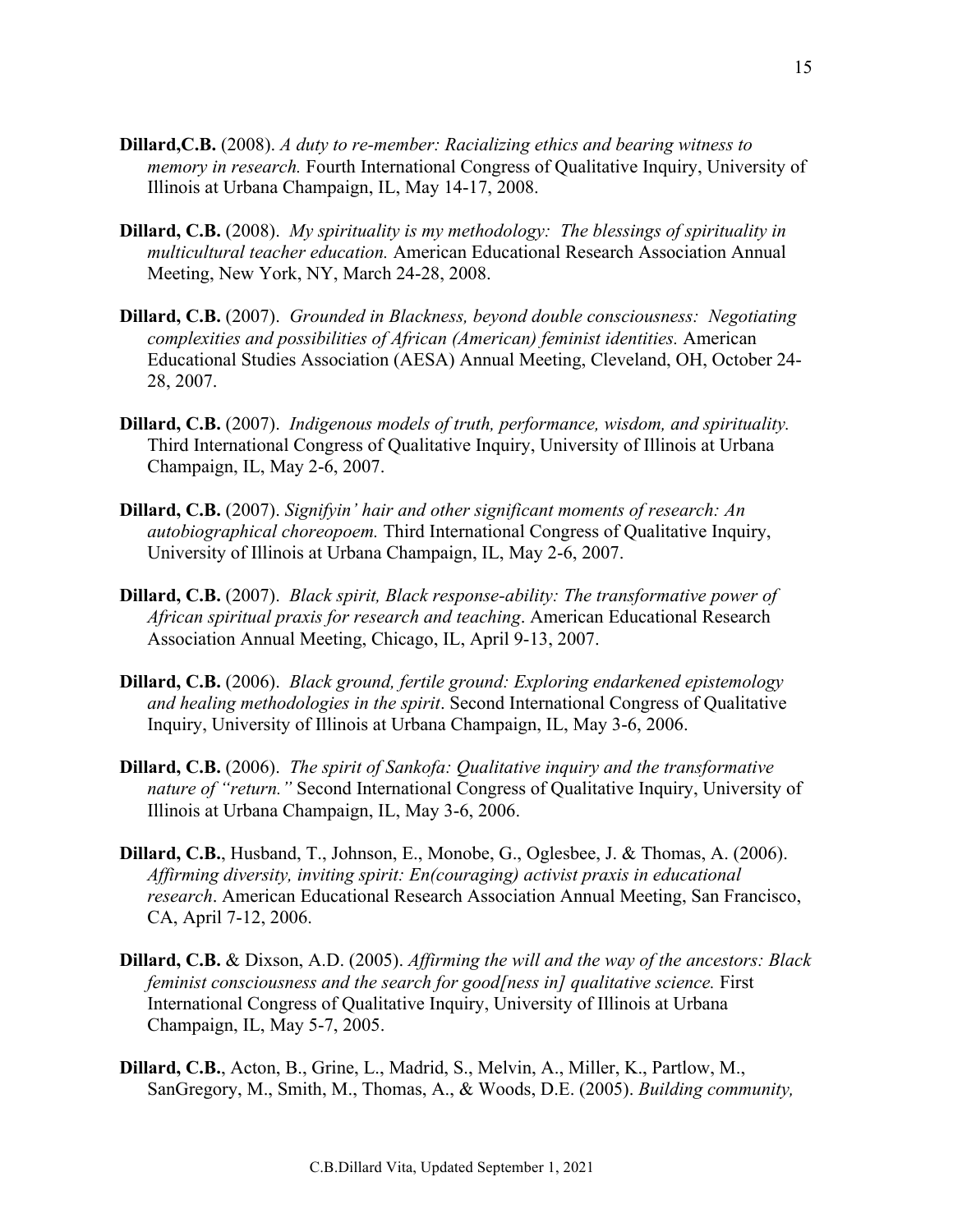*fostering growth: Creating critical liberatory spaces in teacher education. American* Educational Research Association Annual Meeting, Montreal, Canada, April 11-15, 2005.

- **Dillard, C.B.** (2005). *Coming full circle: The transformative power of African centered praxis for curriculum practice and research.* American Educational Research Association Annual Meeting, Montreal, Canada, April 11-15, 2005.
- **Dillard, C.B.** (2003). *Akwanbo: From speaking words to inviting spirit in research*. American Educational Research Association Annual Meeting, Chicago, IL, April 21-21, 2003.
- **Dillard, C.B.** (2002). *Both African and American: Becoming Nana Mansa II and bearing witness to spirituality in teaching and research*. The State of the Art(s): African Studies and American Studies in a Comparative Perspective Conference, University of Cape Coast, Ghana, West Africa, May 8-11, 2002.
- **Dillard, C.B.** (2002). *Suddenly (but always) queen: Both/and readings of self and Ghana on both sides of the water*. American Educational Research Association Annual Meeting, New Orleans, LA, April 1-5, 2002.
- **Dillard, C.B.**, Tyson, C.A., & Saleem, D. (2002). *My soul is a witness: Engaging pedagogies of the spirit.* American Educational Research Association Annual Meeting, New Orleans, LA, April 1-5, 2002.
- Martin, D.L. & **Dillard, C.B***.* (2000). *Joining mind, body, and spirit: Black women's scholars' revelatory theorizing*. American Educational Research Association Annual Meeting, New Orleans, LA, April 24-28, 2000.
- **Dillard, C.B.** (2000). *Cultural considerations in paradigm proliferation*. American Educational Research Association Annual Meeting, April 24-28, 2000, New Orleans, LA.
- **Dillard, C.B.**, & Ransom, R.M. (1999). *Beyond recruitment and retention: A model of cultural engagement for enhancing diversity in colleges of education.* In Praise of Education National Conference, Bellevue, WA, June 18-21, 1999.
- **Dillard, C.B.**, Blue, D., McDaniel, G., Medina, C.L., Simpson, C., & Thomas, E. (1999). *We research who we are: Explorations and integrations of culture, identity, and epistemologies of women of color.* American Educational Research Association Annual Meeting, Montreal, Canada, April 19-23, 1999.
- **Dillard, C.B.** & Ransom, R. M. (1998). *Mixing technology and culture for survival: Retaining our young teachers of color in urban classrooms.* Eleventh Annual National Conference on Race and Ethnicity in American Higher Education, Denver, CO, May 28 - June 1, 1998.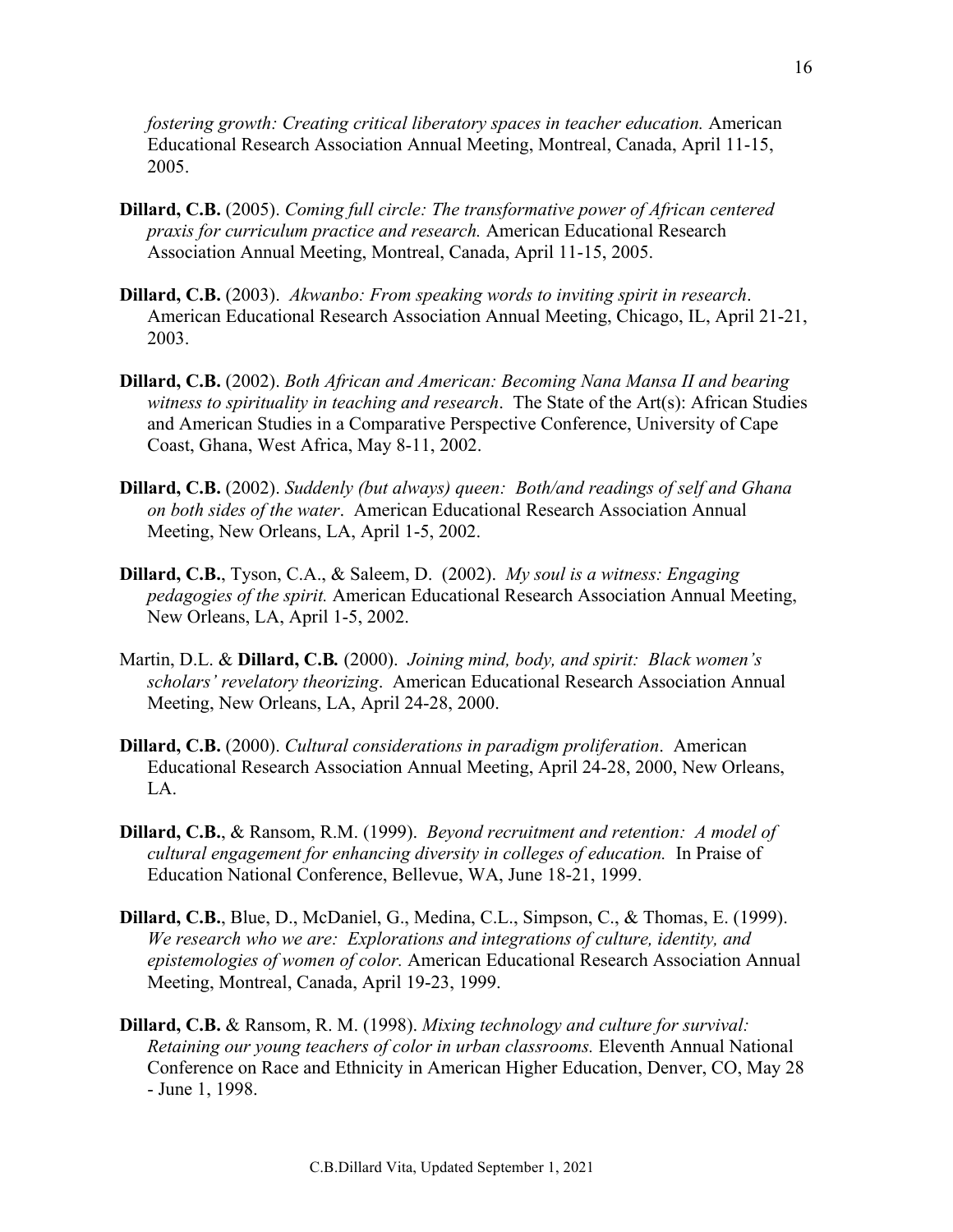- **Dillard, C.B.** (1998). *Engaging the soul of the students: Fundamental and critical pedagogy for cultural diversity*. American Educational Research Association Annual Meeting, San Diego, CA, April 13-17, 1998.
- **Dillard, C.B.**, Blue, D., McDaniel, G., Medina, C., Simpson, C., & Thomas, E. (1998). *The women of Kensington Place: Embracing each other to embrace the professoriate*. American Educational Research Association Annual Meeting, San Diego, CA, April 13- 17, 1998.
- **Dillard, C.B.** (1998). *Clearly marked as other: Faculty from underrepresented groups in academia*. American Educational Research Association Annual Meeting, San Diego, CA, April 13-17, 1998.
- **Dillard, C.B.** & Ransom, R.M. (1998). *(Re)defining recruitment and retention: A model of cultural engagement for colleges of education.* American Association of Colleges for Teacher Education Annual Meeting, New Orleans, LA, February 25-28, 1998.
- **Dillard, C.B.** & Ransom, R.M. (1997). *Staying close to home: Comprehensive Institutional[ized!] change through recruitment and retention of students of color via the Office of Diversity and Outreach*. Tenth Annual National Conference on Race and Ethnicity in American Higher Education, Orlando, FL, May 29 - June 2, 1997.
- **Dillard, C.B.**, & Ransom, R.M. (1997). *Engaging the soul of the student: Fundamental and critical pedagogy for cultural diversity.* Tenth Annual National Conference on Race and Ethnicity in American Higher Education, Orlando, FL, May 29 - June 2, 1997.
- **Dillard, C.B.** (1997). *The substance of things hoped for, the evidence of things not seen: Toward an endarkened feminist ideology in research*. American Educational Research Association Annual Meeting, Chicago, IL, March 24-28, 1997.
- **Dillard, C.B.** (1997). *The socialization of American teachers working in Japanese schools*. American Educational Research Association Annual Meeting, Chicago, IL, March 24- 28, 1997.
- **Dillard, C.B.** (1997). *An inner-city public Waldorf school: Problems and possibilities*. American Educational Research Association Annual Meeting, Chicago, IL, March 24- 28, 1997.
- **Dillard, C.B.** & Ransom, R.M. (1996). *Changing perspectives, Opening Doors: A culturally centered model of curriculum and pedagogy for future teachers of color.* Ninth Annual National Conference on Race and Ethnicity in American Higher Education, San Antonio, TX, May 30 - June 4, 1996.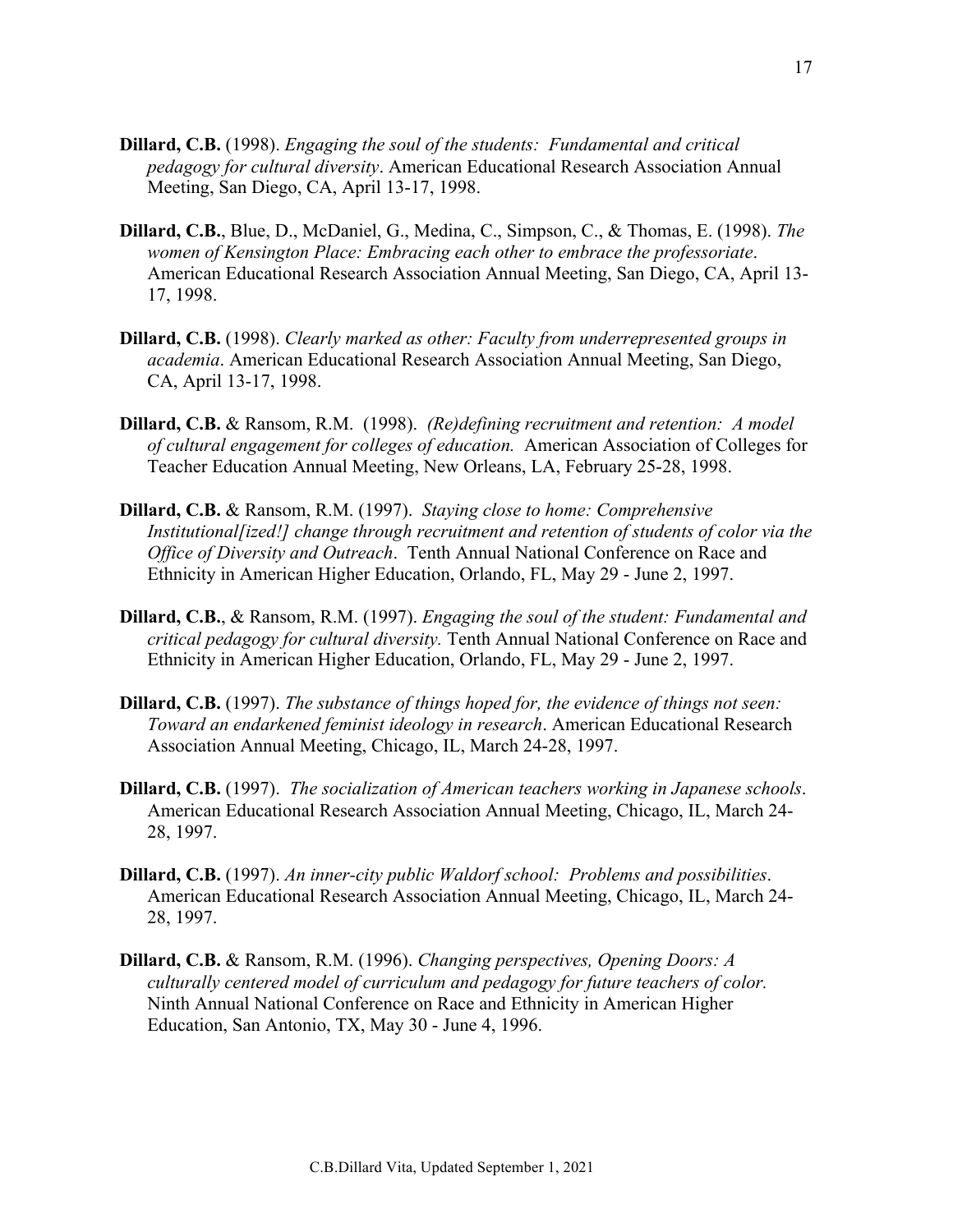- Saleem, D., & **Dillard, C.B.** (1996). *Walkin' the talk: A close up look at spirituality in the academy*. National Association of Women in Education Conference, Chicago, IL, February 28-March 2, 1996.
- **Dillard, C.B.** (1996). *Narratives and diaries: Students' personal understanding of multiculturalism.* American Educational Research Association Annual Meeting, New York, NY, April 8-12, 1996.
- **Dillard, C.B.** (1996). *Can we talk? An attempted conversation across research paradigms, purposes and perspectives*. American Educational Research Association Annual Meeting, New York, NY, April 8-12, 1996.
- **Dillard, C.B.** (1996). *From lessons of self to lessons of others: Exploring creative autobiography in multicultural teaching and learning.* American Association of Colleges of Teacher Education (AACTE) Annual Meeting, Chicago, IL, February 21-24, 1996.
- **Dillard, C. B.** Ernst, G., Gordon, B.M., Ladson-Billings, G., Ortiz, F.I. & Powell, L. (1995). *The evidence of things not seen: Exploring ethnicity, balance and multiple agendas for faculty women of color*. American Educational Research Association Annual Meeting, San Francisco, CA, April 18-22, 1995.
- **Dillard, C.B.** (1995). *Voices of struggle, voices of pride: The case for Opening Doors*. American Educational Research Association Annual Meeting, San Francisco, CA, April 18-22, 1995.
- **Dillard, C.B.** (1995). *We must believe if they are to achieve: Exploring the role of teachers' beliefs in multicultural education for African American children*. Fifth Annual Meeting of the National Association for Multicultural Education, February 15-19, 1995.
- **Dillard, C.B.** (1994). *Teacher education as culturally-centered engagement: The case for Opening Doors*. American Association for Colleges of Teacher Education (AACTE) Annual Meeting, February 12-15, 1994.
- **Dillard, C.B.** (1994). *The power of international experiences on critical passions and perspectives of teaching and learning: A view of the world from a Black-eyed female squint.* Bergamo Curriculum Studies Institute, Banff, Canada, October 5-9, 1994.
- **Dillard, C.B.**, Coulter, C., Millette, W., Wilson, C.F., & Woodruff, D.W. (1994). *It takes the whole village: Research on culturally relevant contexts and pedagogy in African American education from students to administrators*, American Educational Research Association Annual Meeting, New Orleans, LA, April 4-8, 1994.
- Ernst, G., **Dillard, C.B.** & Vaughan, S.V. (1994). *Responding to cultural diversity: Multicultural education and the power of teachers' lived experiences,* American Educational Research Association Annual Meeting, New Orleans, LA, April 4-8, 1994.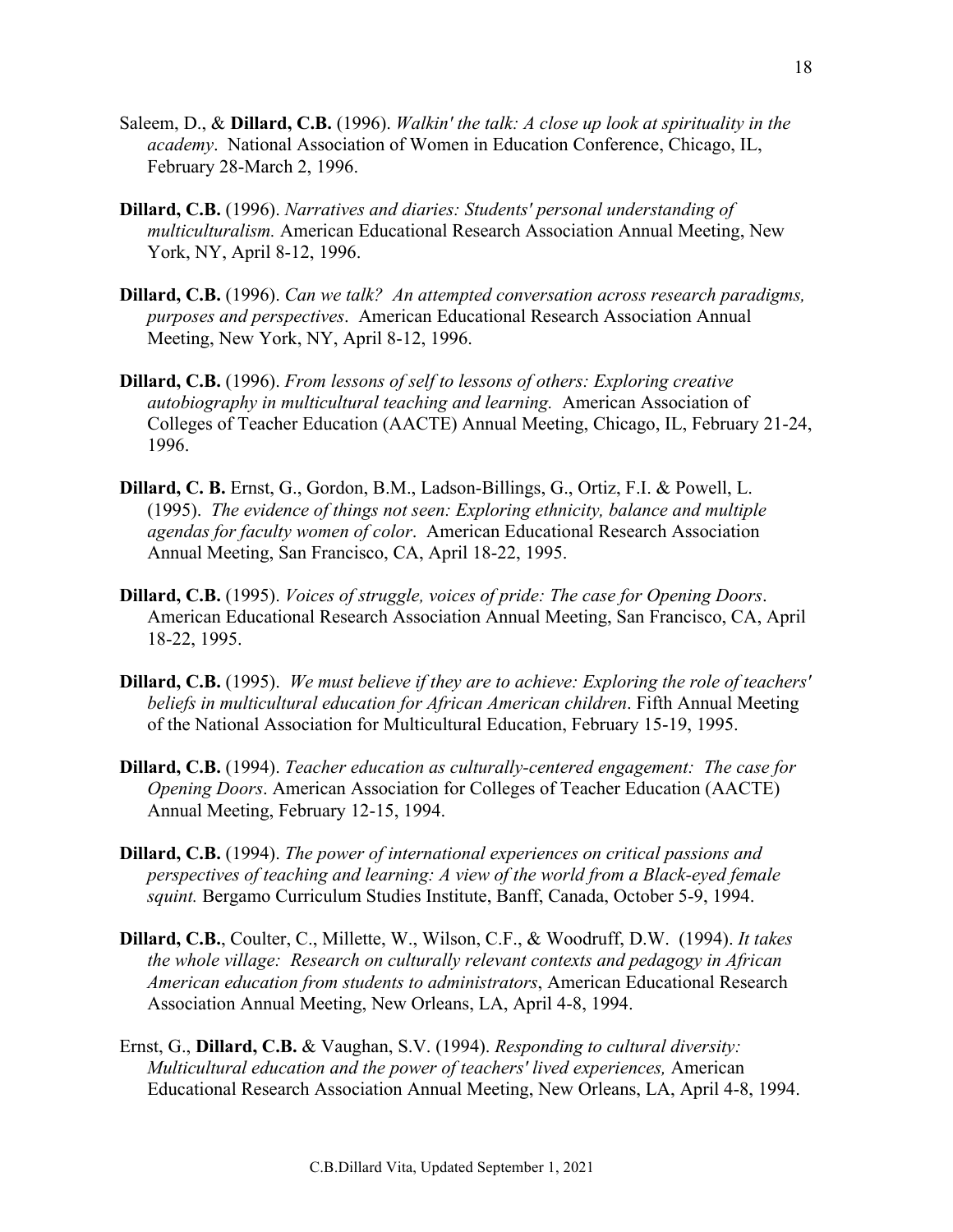- Dillard, C.B. (1994). *'We' are part of the curriculum: The role of autobiography in multicultural teacher education,* Fourth Annual Meeting of the National Association for Multicultural Education, Detroit, MI, February 9-13, 1994.
- **Dillard, C.B.** (1993). *The power of call, the necessity of response: African world women's' voices as catalysts for educational and social change*, National Association for Women in Education Conference, Seattle, WA, March 3-6, 1993.
- Ernst, G., **Dillard, C.B.** & Vaughan, S.C. (1993). *Mirrors of difference: Critical perspectives of bilingual/ESL and mainstream teachers on pedagogy, language, and culture*, American Educational Research Association Annual Meeting, Atlanta, GA, April 12-16, 1993.
- **Dillard, C.B.**, Haddow, S., Hiob, H., Johnson, C., McDonald, T., & Ross, K. (1993). *Lenses of empathy: Perspectives on learning through language and culture*, Annual Conference of the National Association for Bilingual Education, Houston, TX, February 24-27, 1993.
- **Dillard, C.B.** (1993). *Being teacher, being taught: Perspective transformation of U.S. teachers in Japan*, Third Annual Meeting of the National Association for Multicultural Education, February 11-14, 1993.
- Ernst, G., & **Dillard, C.B.** (1992). *Revisiting multicultural and global education: A critical perspective*, Seventh Triennial World Conference, World Curriculum Council, Inc., Cairo, Egypt, July 25 - August 2, 1992.
- **Dillard, C.B.** (1992). *Following your talk with your walk: Rethinking teacher education in a multicultural world*, American Forum for Global Education Annual Meeting, Philadelphia, PA, May 15-17, 1992.
- **Dillard, C.B.** & Harder, R.J. (1992). *Internationalizing pre-collegiate education: The Washington State model*, American Forum for Global Education Annual Meeting, Philadelphia, PA. May 15-17, 1992.
- **Dillard, C.B.**, Haddow, S., Hiob, H., Johnson, C., McDonald, T., & Ross, K. (1992). *Lenses of empathy: Perspectives on teaching through language and culture*, Washington State Association for Bilingual Education Annual Meeting, Spokane, WA, April 26-28, 1992.
- **Dillard, C.B.** (1992). *Placing language, literacy, and culture at the center: A framework for reforming teacher education*, Twenty-first Annual International Bilingual/Bicultural Education Conference, Albuquerque, NM, January 29 -February 1, 1992.
- Vaughan, S.V., Ford, T., **Dillard, C.B.**, Rousculp, E., Bert, K., & Pitts, D. (1991). *Critical reflections: Mirrors on teaching and learning*, National Reading Conference, Palm Springs, CA, December 3-7, 1991.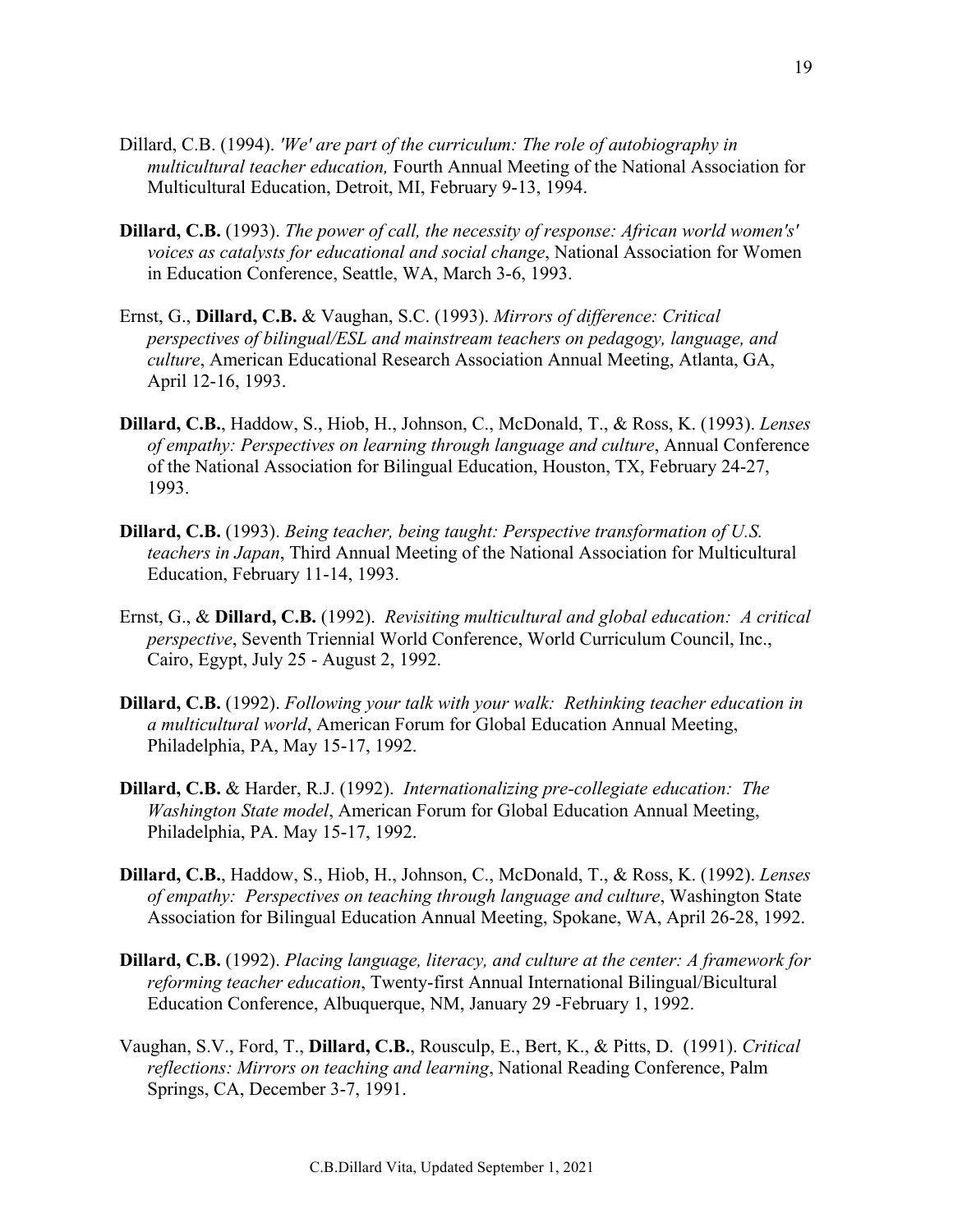- **Dillard, C.B.** (1991). *Perspective transformation of U.S. teachers in Japan: A qualitative study*, American Forum for Global Education Annual Meeting, Hartford, CT, May 31 - June 3, 1991.
- **Dillard, C.B.** (1991). *On becoming a school administrator: The socialization of African-American women to the secondary school principal ship*, 123rd Annual American Association of School Administrators Conference, New Orleans, LA, March 1- 4, 1991.
- Harder, R.J., Akamine, T., & **Dillard, C.B.** (1990). *The school superintendent in Japan: Preparation and professional development*, 122nd Annual American Association of School Administrators Conference, San Francisco, CA, February, 1990.
- **Dillard, C.B.** (1990). *The school principal as Mother Superior: The work orientation of one African-American female principal*, Eighteenth Annual Washington Educational Research Association Conference, Tacoma, WA, March, 1990.
- **Dillard, C.B.** (1987). *Barriers to participation in vocational education by Blacks and other minority students: A case study*, Sixth Annual Conference of the National Council for Black Studies (Pacific Northwest Region), Spokane, WA, February, 1987.
- **Dillard, C.B.** (1987). *Vocational education barriers perceived by limited English/non-English proficient students*, Washington Association for the Education of Speakers of Other Languages Conference, Spokane, WA, March, 1987.
- **Dillard, C.B.** (1987). *Language development in the content areas*, Washington Association for Bilingual Education Conference, Tacoma, WA, April, 1987.

## *ORGANIZER/CHAIR/DISCUSSANT FOR REFEREED PAPER PRESENTATIONS*

Symposium Discussant

*Renewed risks of race talk: Discussing race in K-12 classrooms, teacher education courses, and research*. American Educational Research Association Annual Meeting, April 2019.

## Symposium Discussant

*When 'multiple' perspectives are co-opted: Teacher educators of color engaging in the U.S. South* (with Sonia Janis, Kristen Duncan and Jesus Tirado). American Educational Studies Association Annual Meeting, Greenville, SC. November 7-11, 2018.

## Symposium Discussant

*Bad girl theory and practice* (with Patti Lather, Janet Miller, and Lisa Weems). American Educational Studies Association Annual Meeting, Greenville, SC. November 7-11, 2018.

## Presidential Session Organizer

*Living legacy, struggle and commitments in public education: Doing the work of critical women of color feminisms* (with Joyce King, Aida Hurtado, Sandy Grande, Subini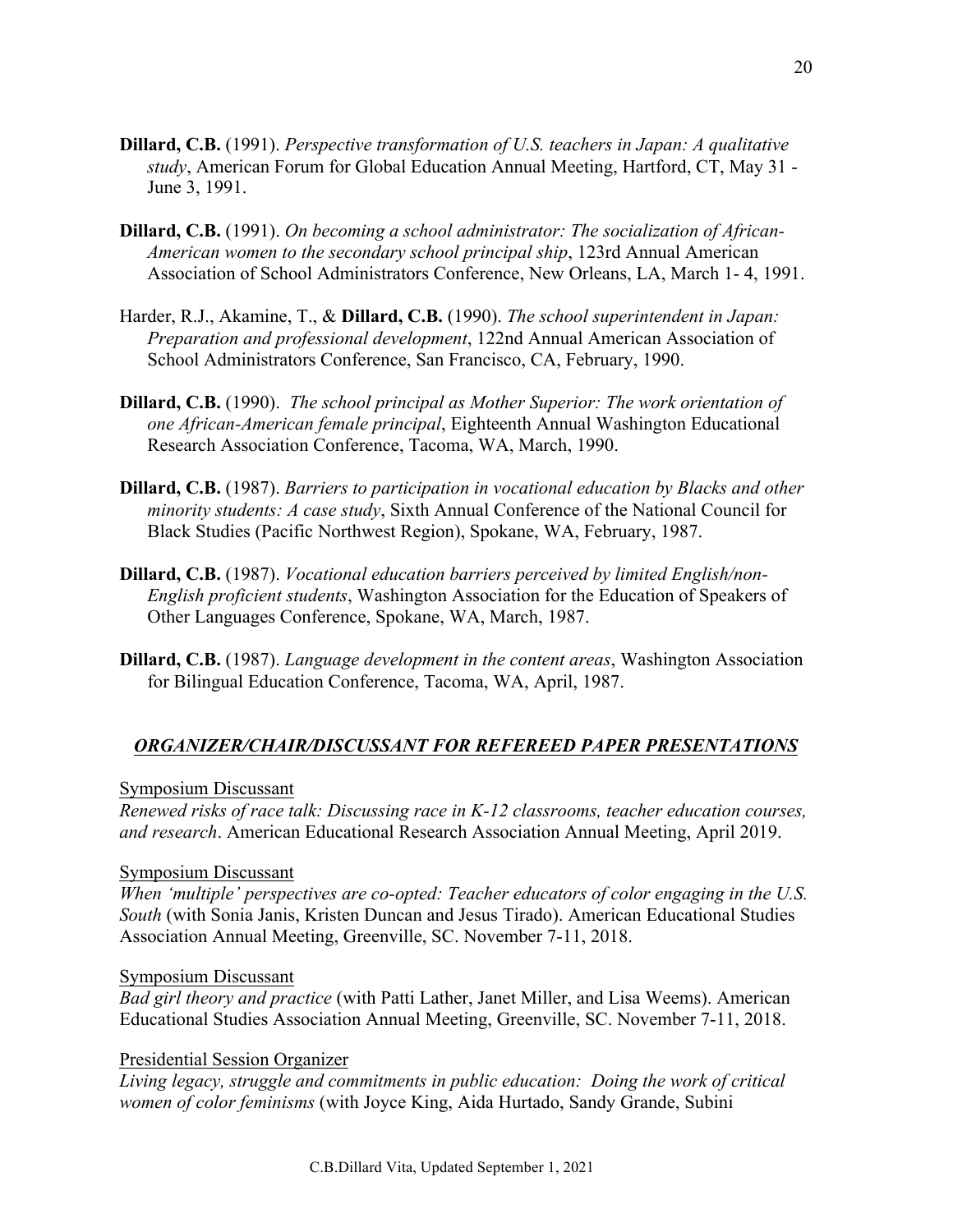Annamma, Venus Evans-Winters, Esther Ohito and Carmen Medina). American Educational Research Association Annual Meeting, New York, NY, April 13-17, 2018.

#### Symposium Organizer

*Engaging culture, race and spirituality: New visions* (with Chinwe Okpalaoka, Bettina Love, Ashley Patterson, Carmen Medina and Angela Lynskey). Qualitative Research SIG, American Educational Research Association Annual Meeting, Philadelphia, PA April 4-7, 2014.

### Symposium Discussant

*Asian/American Women Navigating Academia: Challenges, Opportunities, and New Perspectives* (for Nina Asher, A. Lin Goodwin and others). American Educational Research Association Annual Meeting, Philadelphia, PA April 4-7, 2014.

#### Symposium Discussant

*Reflections on engaging culture, race, and spirituality* (for Tami Augustine, Deborah Zurmehly, Angela Lynsky, Carmen Medina and Barbara Dray). American Educational Research Association Annual Meeting, Philadelphia, PA April 4-7, 2014.

#### Symposium Discussant

*Georgia on our minds: Contested educational dreams and the promise of social justice.* American Educational Research Association Annual Meeting, San Francisco, CA, April 27- May 1, 2013.

#### Symposium Organizer and Discussant

*When mentoring is method: Exploring spirituality, Black/Endarkened feminisms and relationship in Black girls lives* (for H. Hill, C. Okpalaoka, S. Wahome and E. Womack), American Educational Research Association Annual Meeting, April 13-17, 2012, Vancouver, BC, Canada.

#### Symposium Organizer, Chair & Discussant

*Endarkened Black feminisms* (for K. Kubeka, C. Okpalaoka, Y. Pierre, and S. Wahome), American Educational Research Association Annual Meeting, San Diego, CA, April 13 – 17, 2009.

#### Symposium Discussant

*Becoming differently colored educators: Identities, pedagogy and social justice* (for R. Coloma, S. Daza. A.M. Ibrahim, J. Rhee, B. Subedi, & S. Subreenduth). American Educational Research Association Annual Meeting, Montreal, Canada, April 11-15, 2005.

### Symposium Organizer & Discussant

*Opening the doors, letting me in and seeing me through: Using culturally engaged education to support students of color in graduate school* (for F. Bangou, J.L. Gaston, M. Gooden, H. Richard Milner, R. Moore-Cooper, D. L. Stewart, & N. M. Stephens). American Educational Research Association Annual Meeting, April 10-14, 2001, Seattle, WA.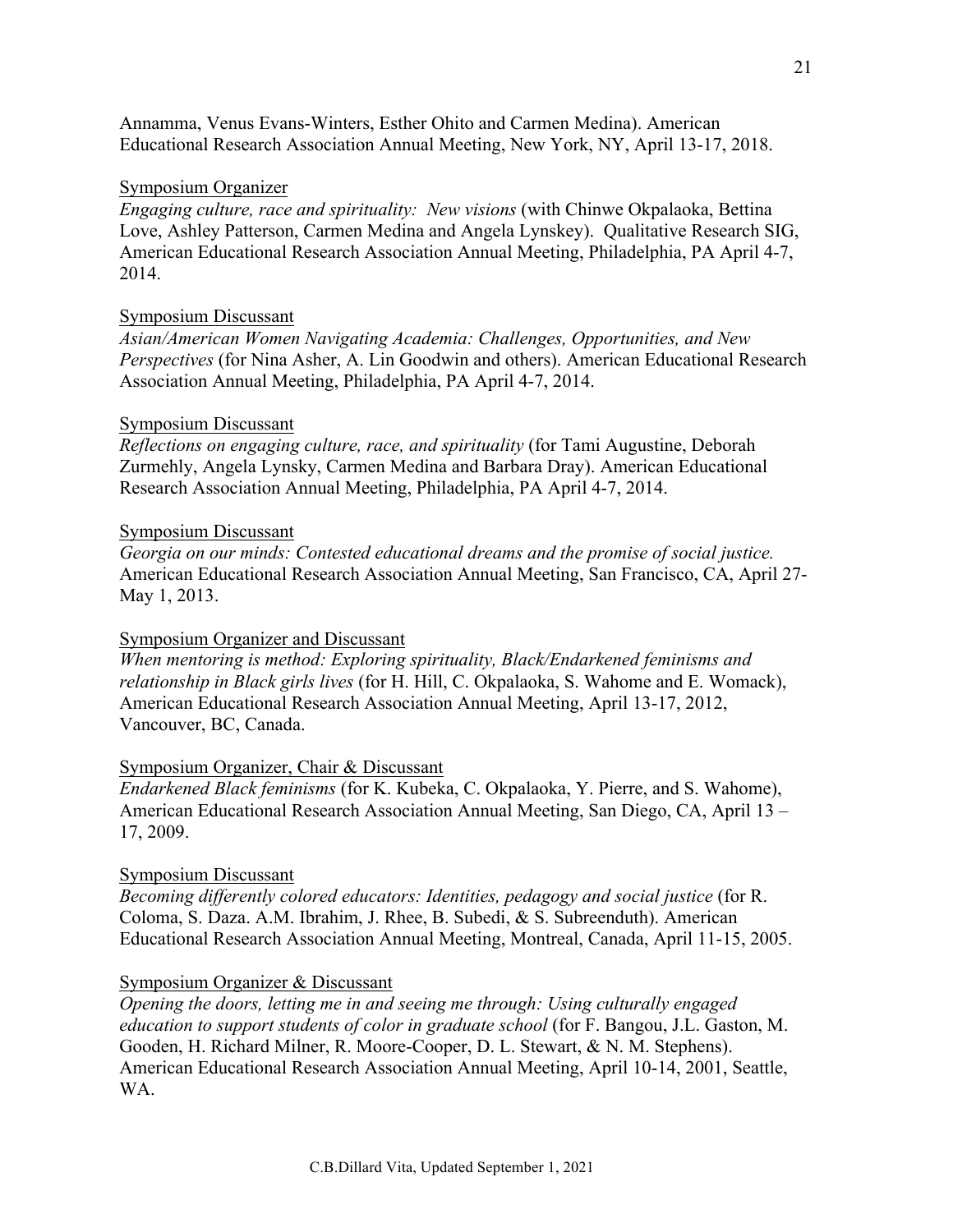## Interactive Symposium Discussant

*Yes, but is it art? A critical examination of artistic research* (for E. Eisner & M. Greene). American Educational Research Association Annual Meeting, April 8-12, 1996.

### Symposium Discussant

*Curriculum-centered school restructuring: Issues and perspectives* (for J. Shindler & M. Oaks, J. Criscoe. F. Hashimoto & G. Ernst, K. Stevens, C. Odden & T. Esche). American Educational Research Association Annual Meeting, April 8-12, 1996.

### Symposium Discussant

*Community views on schooling and getting ahead: Focus on language* (for J. Ogbu). American Educational Research Association Annual Meeting, April 18-22, 1995.

### Symposium Discussant

*Services to gay, lesbian, and bisexual youth in public schools.* University Council for Educational Administration Convention (UCEA), Houston, TX, October 29-31, 1993.

### Symposium Discussant

*Improving schools through teacher empowerment: Four programs that work* (for S. Damico, D. Tuthill, L. Smith, & M.J. Johnston), American Educational Research Association Annual Meeting, San Francisco, CA, April 20-24, 1992.

## *INVITED LECTURES, KEYNOTES AND PANELS*

*The Spirit of Our Work in the Time of Pandemics: Black Women's Lessons About Learning, Leading and Living.* American Educational Studies Association (AESA) Annual Meeting, November 3-7, 2021.

*An Invitation, A Sanctuary and Space To Live Your Legacy: Embracing the Spirit of Education.* University of Georgia College of Education Annual DEI Conference, March 22, 2021.

*(Re)membering is Not Optional: Black Women Teachers and the Spirit of Our Work.* Inaugural Arnetha Ball Lecture. RILE, Stanford University (Virtual). May 13, 2021.

*When We (Re)member, "Everything is Possible:" Black Women Teachers and the Spirit of Our Work.* Wallace Distinguished Lecture*,* Annual Meeting of the American Educational Research Association (AERA) (Virtual). April 11, 2021.

*Black Feminism and Society for Education*. Annual Daisaku Ikeda Lecture, DePaul University Institute for Daisaku Ikeda Studies in Education. (Virtual). April 21, 2021.

*Black at the Center.* Keynote at Official Launch of the Center for Racial Justice (CRJ) at University of Massachusetts, Amherst, April 22, 2021.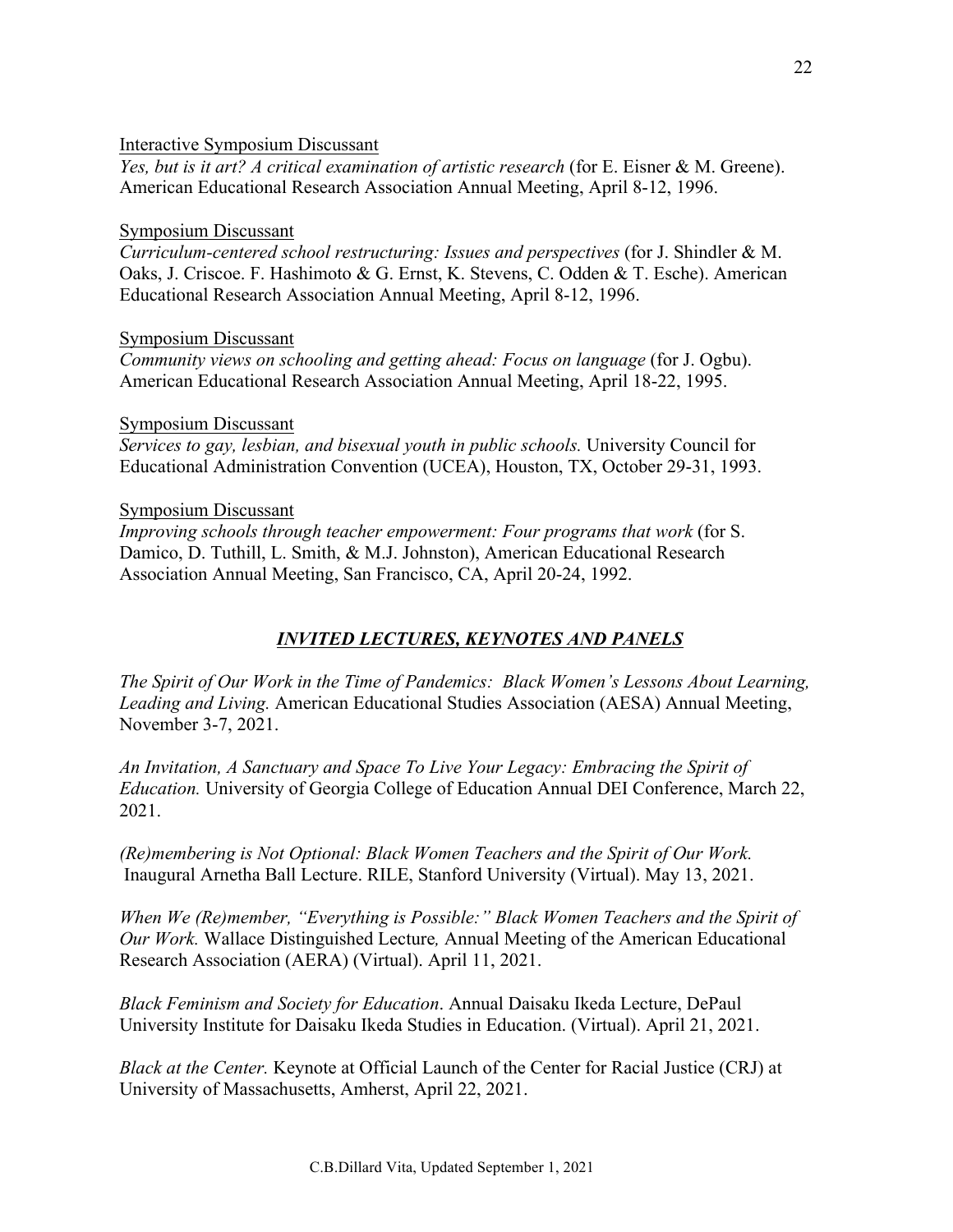*Call Us by Our Names: A Kitchen Table Dialogue on Doin' It For The Culture*, Center for Racial Justice (CRJ) at University of Massachusetts, February 18, 2021.

*We (Re)member: Black Girls Empowerment Mentoring Dialogue,* Invited Speaker, Youth Mentoring Action Network (YMAN), Claremont University, January 22, 2020.

*In the Spirit of Thriving*, Mary Frances Early College of Education DEI Faculty and Student of Color Lunch Talk, University of Georgia, April 9, 2020.

*Black Women, Black Feminism: Learning From the Intersections*, Invited Panel Presentation, University of Pittsburgh Center for Urban Education, November 7, 2019.

*It's About (Re)membering: Black Women Teachers and the Spirit Of Our Work.* Invited Distinguished Speaker Series Talk at Oregon State University, April 30 – May 2, 2019.

*To Change the Energy in the Room: Embracing Ubuntu in the Work of Equity and Diversity.* Invited Distinguished Speaker Series Talk at Oregon State University, April 30 – May 2, 2019.

*And We Shall Not Be Moved: The Necessity of Loving and Learning from Africa to America and Back Again.* Invited Talk at University of Pennsylvania's Graduate School of Education, February 6, 2019.

*Forgotten Paths, (Re)membered Ways: Engaging Culture, Race and Spirit in the Work of Education for Freedom*. Invited Talk at University of Illinois - Chicago, October 22, 2018.

*Listening to the Voices of Equity: Towards Diversity in Recruitment and Retention.* COE Dean's Lecture on Diversity, University of Illinois Champaign Urbana, April 6, 2018.

*We Are Still Here: Declarations of Love and Sovereignty in Black Life Under Siege.* Invited Talk at Pittsburgh Center on Urban Education (PittCUE), University of Pittsburgh, February 7-8, 2018.

*Democracy Is Just a Word Unless You (Can) Live It: Learning From the Work and Lives of Women of Color.* Keynote Address, Jeannine Rainbolt College of Education Annual Social Justice Conference, University of Oklahoma, February 6, 2018.

*You Are Because I Am: The Necessity of Identity, Mutuality and Equity in Teacher Education.* Keynote Address, National Symposium on Teacher Diversity Matters, Northern Kentucky University, September 15-16, 2017.

*To Ghana with Love: (Re)membering Blackness in Teacher Education.* Closing Keynote Address, Louisiana State University Mentoring Camp, Baton Rouge, LA, February 10, 2017.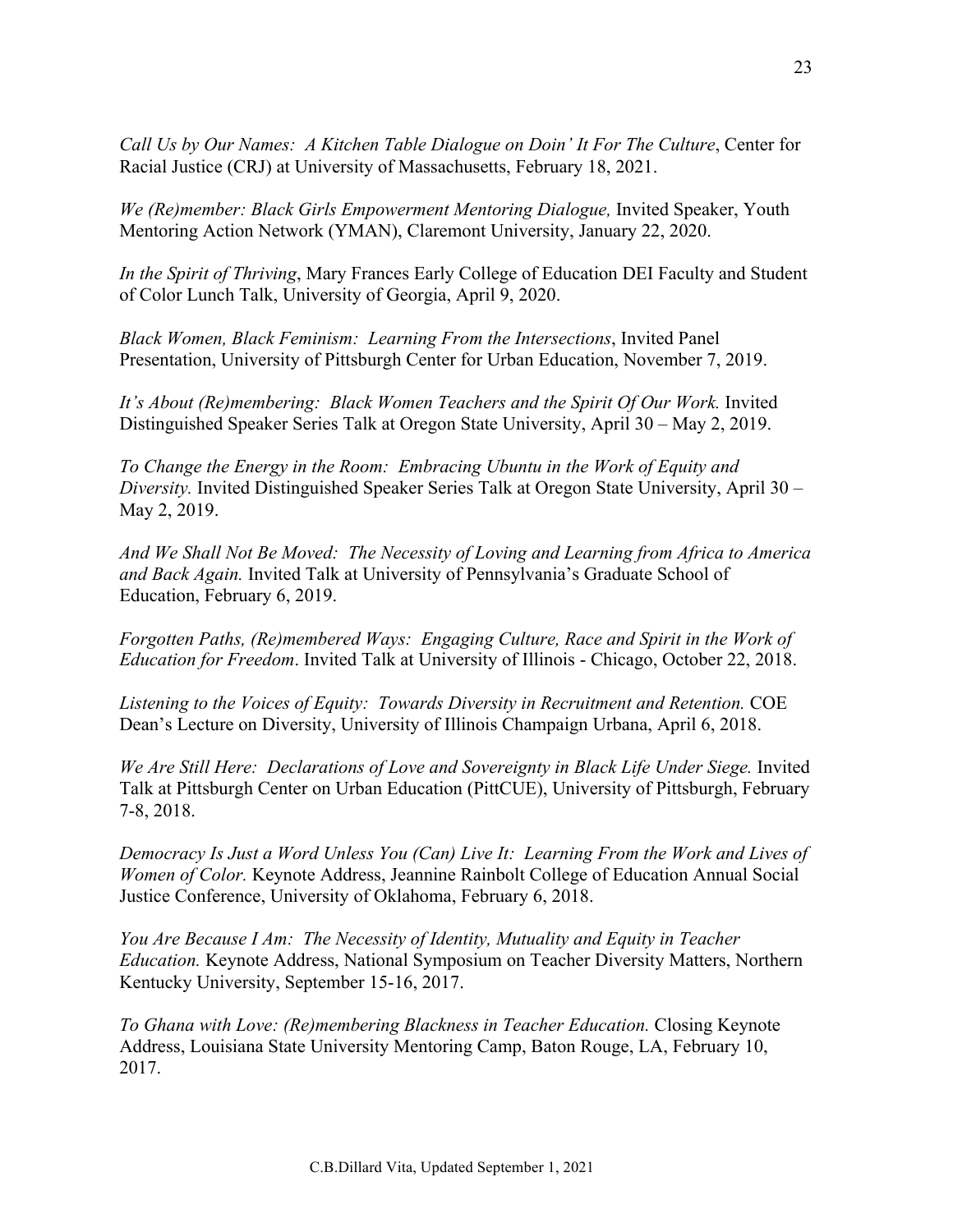*On Purpose for a Purpose: (Re)membering Spirit in Mentoring.* Keynote and Mentoring Address, Louisiana State University Mentoring Camp, Baton Rouge, LA, February 10, 2017.

*Centering Identity, Heritage and Cultural Knowledge: The Importance of Teaching and Learning to (Re)member.* Keynote Address, Institute for Teachers of Color Committed to Racial Justice, Los Angeles, CA, June 22-24, 2016.

*To (Re)Search Is To (Re)Member: Endarkened Feminisms and the Work of Qualitative Inquiry*. Invited Egon Guba Lecture, American Educational Research Association (AERA) Qualitative Research SIG. AERA Annual Meeting, Washington, DC. April, 2016.

*This Bridge Called My Life: Declarations of Spirit and Sovereignty by Women of Color.*  Invited Lecture, Critical Examinations of Race, Ethnicity, Class and Gender SIG Business Meeting, American Educational Research Association (AERA) Annual Meeting, Washington, DC. April, 2016.

*We Are Still Here: Declarations of Love and Sovereignty in Black Life Under Siege.* Invited R. Freeman Butts Lecture, American Educational Studies Association (AESA), San Antonio, TX, November 12, 2015.

*In the Spirit And Space of Africa: (Re)membering as Transformative Praxis in Teacher Education.* Invited Lecture, University of Colorado, Denver, April 28 – May 3, 2015.

*Methodological Emancipation: Fireside Chat for Graduate Students.* American Educational Research Association Annual Meeting, San Francisco, CA, April 27-May 1, 2013.

*Black Identity, Spirituality and a Civics of Belonging.* Russell Library Special Collection Faculty Open House, University of Georgia, April 17, 2013.

*Success = Loving Blackness: Healing Cultural Memories of African Beauty.* 2012-13 John W. Davison Lecture Series, Fort Valley State University, Ft. Valley, GA, March 6, 2013.

*One Person*. Keynote address at the Spring Convocation, University of Georgia College of Education, Athens, GA, May 10, 2012.

*A Call to (Re)member: African Legacy, Belonging and the Sacred Work of Research*. Featured address to the Caribbean and African Studies in Education SIG Business Meeting, American Educational Research Association Annual Meeting, April 13-17, 2012, Vancouver, BC, Canada.

*Learning to Remember the Things We've Learned to Forget: Endarkened Feminisms and the Sacred Nature of Research.* Keynote address at the Sixth International Congress of Qualitative Inquiry, Champaign-Urbana, May 26-29, 2010.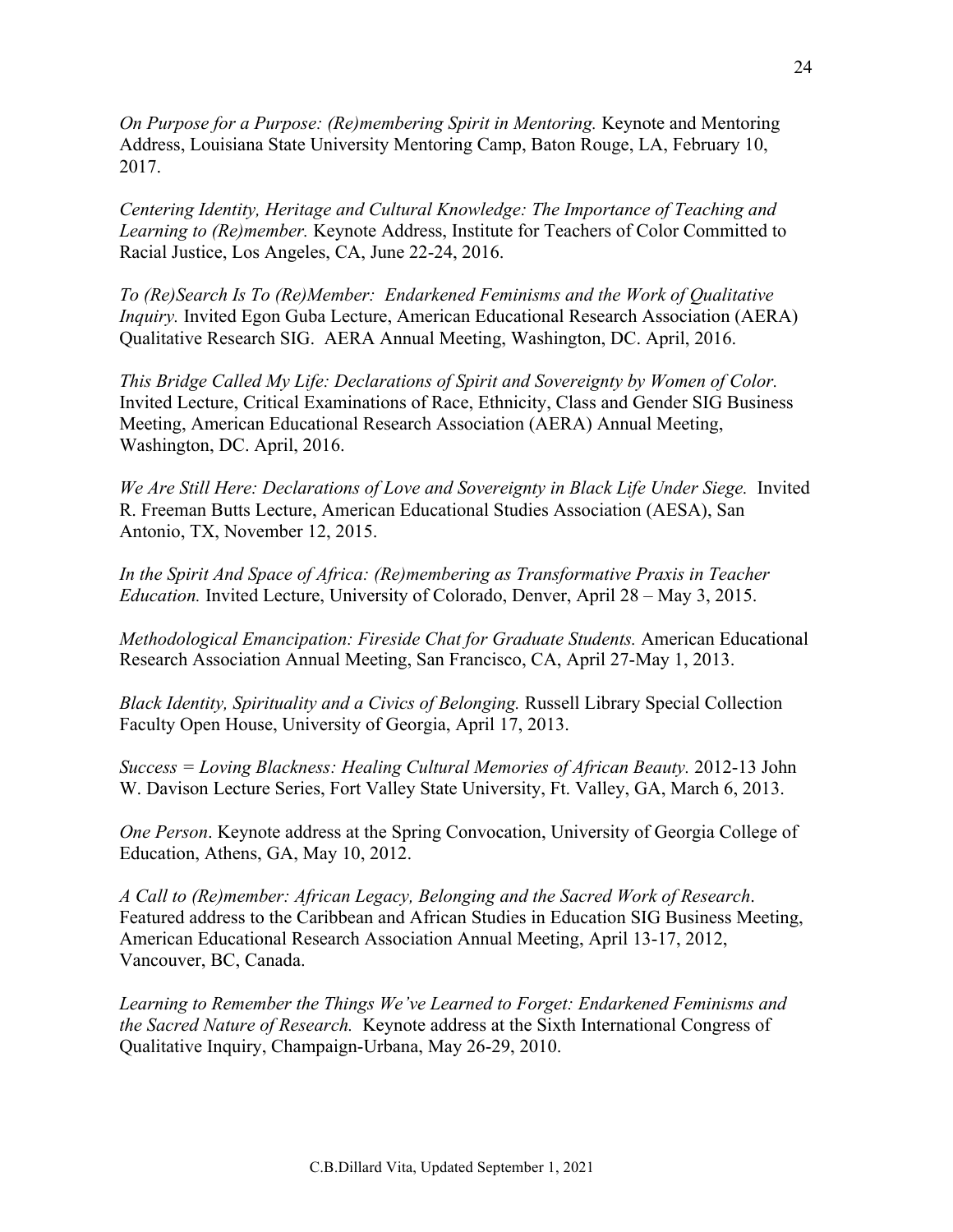*Researching the Foundations of Education: Historical, Social, Philosophical and Political Perspectives.* Fireside Chat at the American Educational Studies Association (AESA) Annual Meeting, October 24-28, 2007.

*Intersections: Globalization, Diversity and Education.* Keynote presentation at the Washington State University International Conference. Pullman, WA, March 3-5, 2005. *Developing Positive Strategies for Recruiting Minority Faculty: An Unfinished Journey.* Pre-conference workshop at the America Council on Education Annual Conference, Cincinnati, OH, October 18-20, 2001.

*Walking Ourselves Back Home: The Education of Teachers with/in the World.* Keynote presentation at the International Luncheon, American Association of Colleges of Teacher Education (AACTE) Annual Meeting, March 2, 2001.

*Diversity and Leadership*. AACTE Leadership Institute for Department Chairs, San Antonio, TX, May 32-26, 1999.

*Looking Inside Women's First Profession: Education*. 25th Anniversary Symposium of Women's Studies, The Ohio State University, Columbus, OH, May 3, 1997.

*Multiculturalism and Diversity in the University: Perspectives and Practices*. Otterbein College, Westerville, OH, April 15, 1997.

*Multicultural Issues in Early Childhood Education*. Columbus Public Schools Fifth Annual Early Childhood Super Conference, Westerville, OH, March 22, 1997.

*Centering Culture, Opening Doors: Successful Graduate Teacher Preparation for Undergraduate Students of Color.* Minority Student Today Conference, San Antonio, TX, October 15-18, 1995.

*Distant Cousins or Necessary Relatives? Africentricity and Multicultural Education for African American Students.* Columbus Conference on Multicultural Education, Columbus, OH, June 21-23, 1995.

*The Culture of Self, The Culture of Others: Negotiating the Development of Curriculum Through Diversity*. Columbus Conference on Multicultural Education, Columbus, OH, June 20-22, 1994.

*From a Black-eyed Female Squint: African World Women's Voices for Social Change*. The Ohio State University Black Graduate Students in Psychology Annual Spring Conference, Columbus, OH, April 23-24, 1994.

*Creating Contexts for Diversity: Listening to The Voices of Students*. Invited Staff Development Presentation, Richland School District, Richland, WA, March 18, 1993.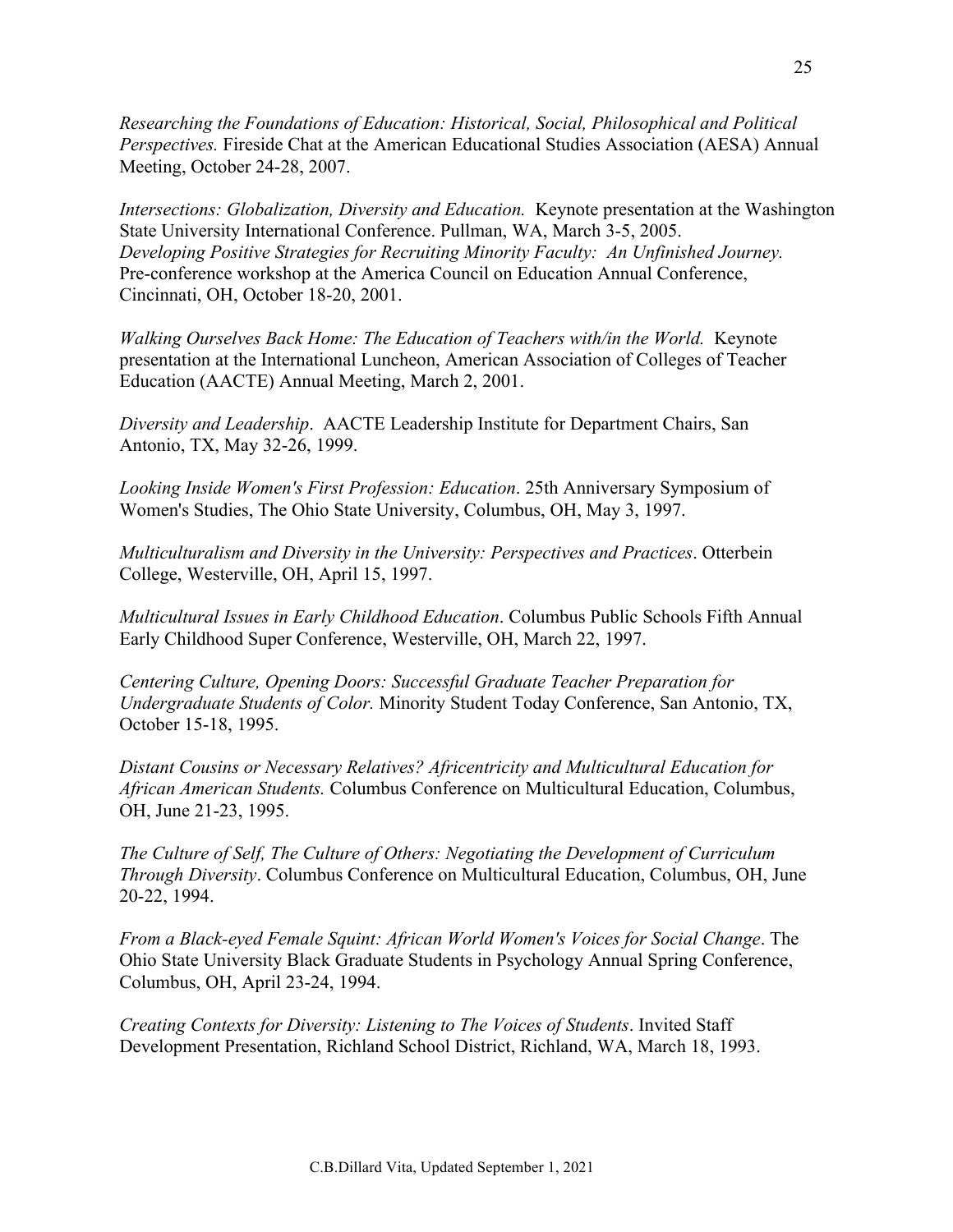*The Need for Diversity in School Leadership*. Invited Presentation, Washington State School Personnel Association, Spokane, WA, January 22, 1993.

*From Melting Pot to Mosaic: Educational Reform in a Pluralistic Society*. Invited Faculty Address, Washington State University Mini-University, Washington State University, Pullman, WA, November 20-21, 1992.

*School Leadership and Diversity*. Administrative Intern Seminar, Washington State University Department of Educational Administration and Supervision, Pullman, WA, October 2, 1992.

*Service is the Rent You Pay for Education*. Keynote Presentation, Washington State University College Knowledge for the Mind, Spokane, WA, October 10, 1992.

*Restructuring: What It Takes*. Invited Respondent, A.A. Cleveland Conference, Washington State University, Pullman, WA, July 8-9, 1992.

*The Meaning of a Dream*. Invited Keynote Presentation, Martin Luther King Celebration, Renton School District, Renton, WA, February 13, 1992.

*We Walk Among Black Women Everywhere*. Invited Keynote Presentation, Black Women's Caucus Annual Fall Tea, Washington State University, Pullman, WA. October 13, 1991.

*We've Got To Have the Strength to Go Inside*. Invited Speaker, Washington State University Division of Minority Affair's College Knowledge for the Mind Program, Pasco, WA. September 6-7, 1991.

*Changing Perspectives Through International Experiences: A View of Japan*. Invited Speaker, A.A. Cleveland Conference, Washington State University Department of Educational Administration and Supervision. July, 1990.

*An Educator's View of Japan*. Invited Speaker, Phi Delta Kappa Initiation Ceremony, Pullman, WA. April, 1990.

*The New Improved Marketing EducatorS Handbook*. Invited Presenter, Washington Vocational Association Conference, Tacoma, WA. August, 1986.

*Excellence in Education*. Panel Presenter, Central Washington University, Ellensburg, WA. May, 1984.

## *INVITED INTERNATIONAL PRESENTATIONS*

*It's Always About (Re)membering: New Visions of the Work of Education Around the Globe,* The University of Hong Kong Faculty of Education, HONG KONG, September 21, 2018.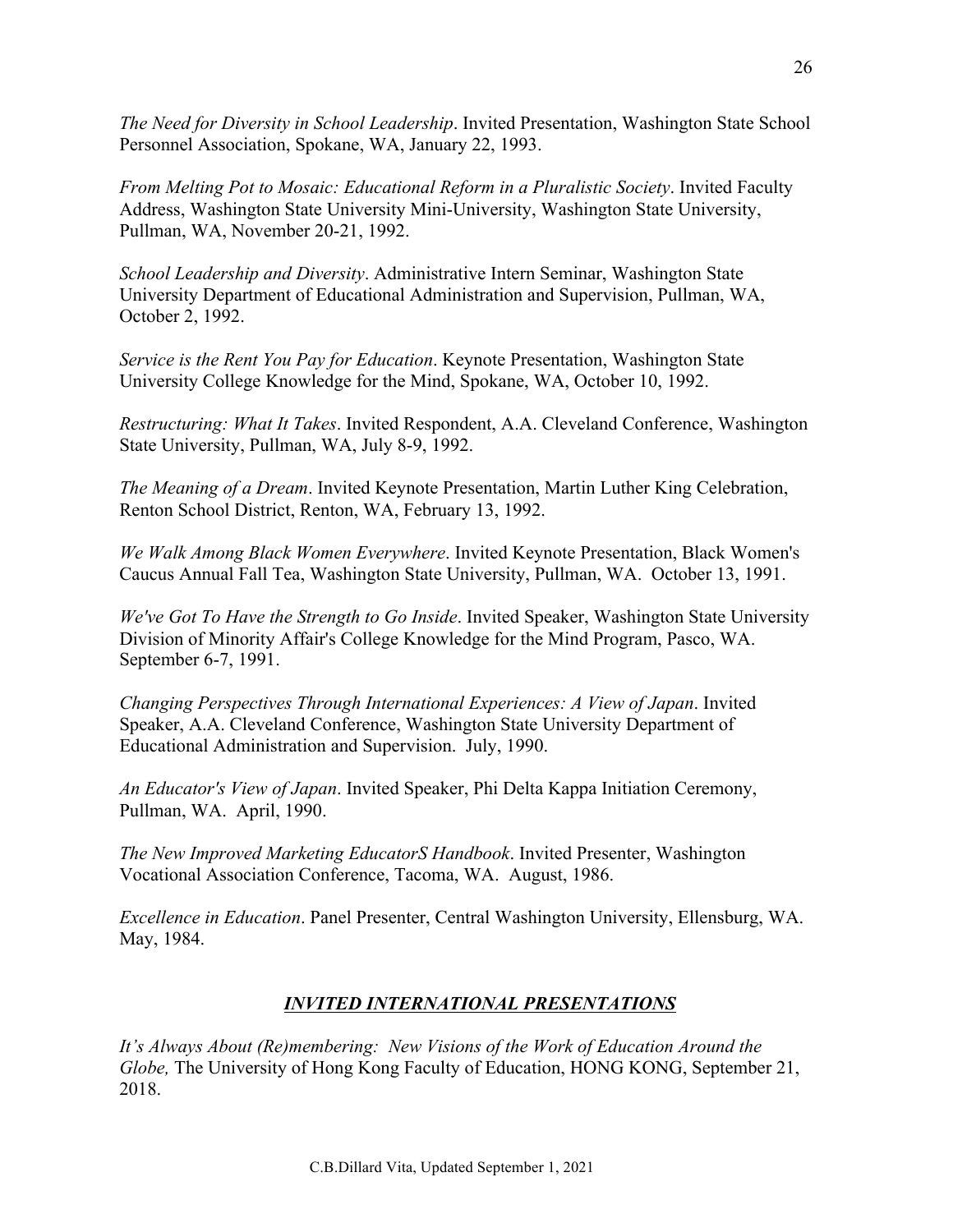*Decolonizing Education in the Spirit of Ubuntu: (Re)membering Africa's Lessons on Purpose and for a Purpose,* Decolonizing the Spirit: Subalterneity and the Politics of Subversion Conference, The Center for Integrative Anti-Racism Studies (CIARS-OISE/UT), University of Toronto, CANADA, April 12-13, 2013.

*Remembering African Legacy, Remembering Children's Rights: Global Responsibility for Access and Opportunity to Early Childhood Education,* Early Childhood Education and Human Rights Conference, Gaziantep, TURKEY, April 27-29, 2012.

*Hopeful Crossings in Deep Waters: Navigating Memory, Spiritual Legacy, and the Meanings of Diaspora in a Black Woman's Life,* Invited Keynote Presentation, Black British Columbians: Race, Space and the Historical Politics of Difference on the U.S./Canada Border, University of British Columbus Centre for Culture, Identity and Education, Vancouver, CANADA, April 11-12, 2012.

*The Seduction of Forgetfulness: (Re)membering Body, Mind and Spirit.* Invited Visiting Scholar Lecture, University of Toronto, Ontario Institute of Studies in Education (OISE), Toronto, CANADA, November, 10, 2011.

*The Place of Memory: Identity, Spirituality, and the Sacred Nature of Research.* Invited Visiting Scholar Seminar, University of Toronto, Ontario Institute of Studies in Education (OISE), Toronto, CANADA, September, 23, 2010.

*Education in the Diversity of the United States: Perspectives, Issues, and Practices*. University of Cape Coast, GHANA, WEST AFRICA, January-February, 1997.

*Multicultural Education and Innovative Teaching in the United States: Current Philosophies and Needed Reform*. Independent Communications Network Seminar on Primary Education in Pakistan, Karachi, PAKISTAN, May 22, 1993.

*Recreating Schools for Diversity*. The International School - Bangkok, Bangkok, THAILAND, May, 1993.

*Education in the United States and the Realities of Teaching in Japan*. First Annual Nishinomiya Education Board - Washington State University College of Education Conference, Nishinomiya, Hyogo, JAPAN, November, 1988.

# *SELECTED EDITORIAL AND REVIEW ACTIVITIES*

**Editorial Board Member and Elder Consultant,** *Equity & Excellence in Education,* July,  $2020$  – present

**Editorial Board Member**, *Curriculum Inquiry*, October, 2018 - present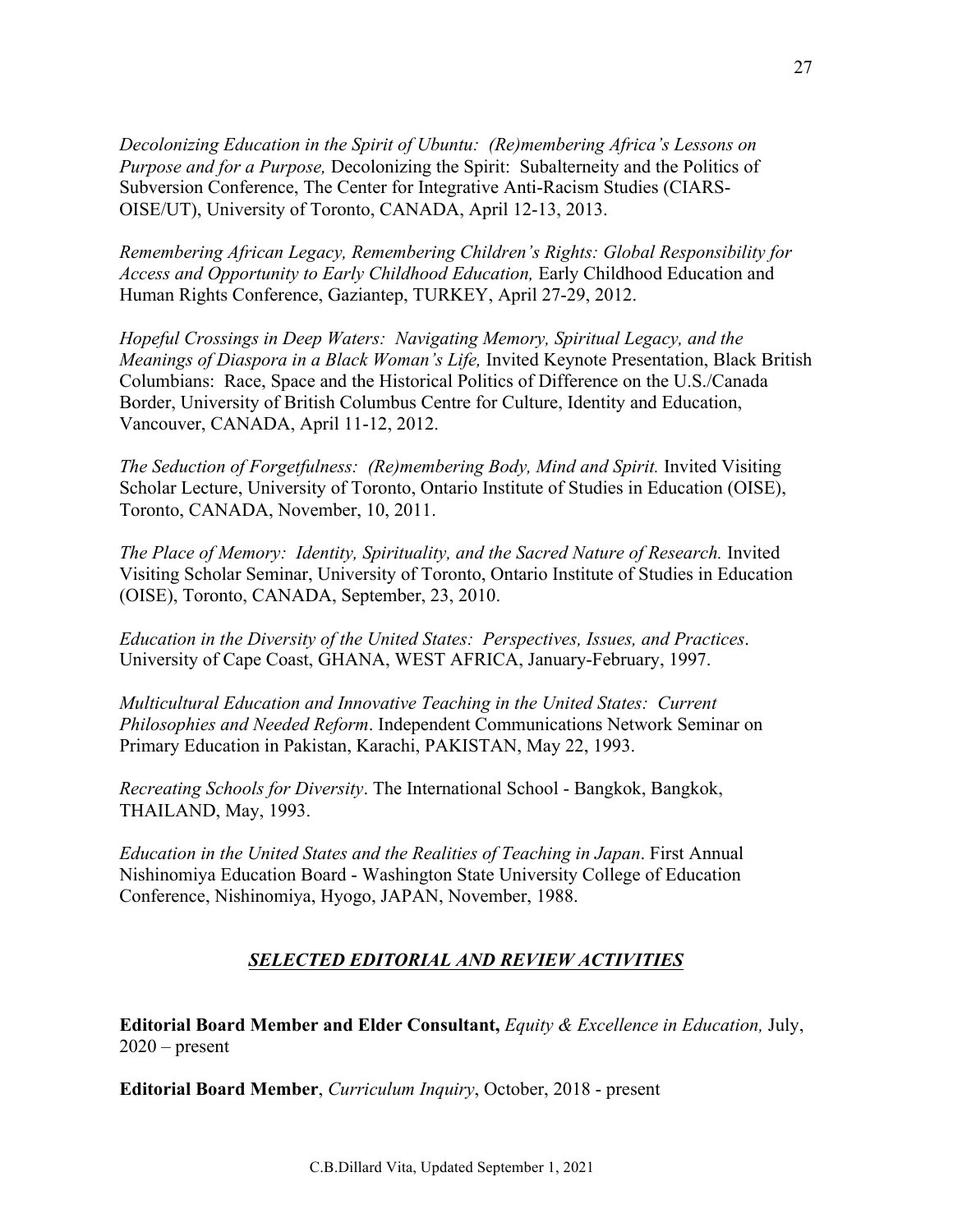**Editorial Board Member**, *Departures in Critical Qualitative Research*, November, 2013 – present.

**Editorial Board Member**, *Western Journal of Black Studies*, Fall, 2016 – present

**Editorial Board Faculty Chair**, University of Georgia Press, May 2015 – July 2016.

**Editorial Board Member**, University of Georgia Press, August, 2013 – July, 2016

**Editorial Board Member**, *Decolonization, Indigeneity, Education, and Society,* December,  $2012$  – present

**Editorial Board Member**, *Urban Education*, December, 2012 – present

**Editorial Board Member**, *International Review of Qualitative Research*, Fall, 2007-present

**Manuscript Reviewer**, *International Journal of Qualitative Studies in Education*, 2001 present.

**Manuscript Reviewer**, *Journal of Teacher Education*, 1994 to present

**Manuscript Reviewer**, *Educational Researcher*, 1996 - 2018

**Manuscript Reviewer**, *Urban Education,* 2001 to present

**Manuscript Reviewer**, *Language Arts,* Spring 2006 - present

**Editorial Board Member**, *Journal of Teacher Education* (JTE) and Publications Committee, Fall 1998- Spring 2001

**Proposal Reviewer**, Divisions G and K and Spirituality in Education SIG, American Educational Research Association, 1992-present

**Materials Reviewer**, *National Association for Multicultural Education* (NAME), 1994- 1997

**Book Manuscript Reviewer**, SUNY Press, Fall, 1995 - 2018.

**Proposal Reviewer**, Divisions A, J, and K, American Educational Research Association, 1992-2000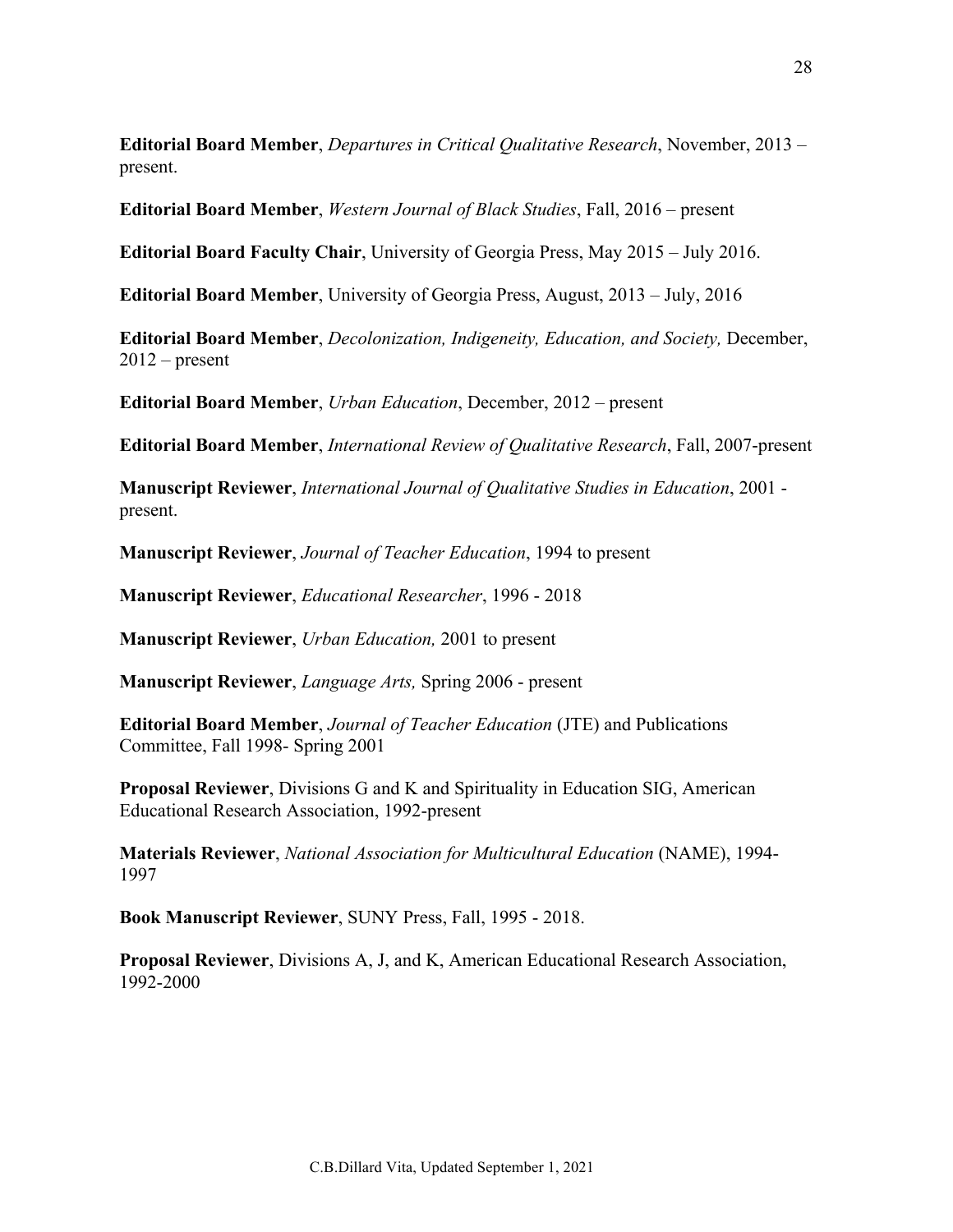## *EDITORSHIPS*

Book Series Executive Editor, *Black Studies and Critical Thinking*, Peter Lang Publishing, June 2010 – 2019. Acquired and published the following titles:

## 2017

Bradley, Regina. *Boondock Kollage: Stories from the HipHop South.*

## 2015

Adefarakan, T. *The Souls of Yoruba Folk: Race, Religion and the Politics of Indigenous Spirituality in the African Diaspora.* 

Evans-Winters, V. & Love, B. *Endarkened Feminist Knowledge: Black Women Speak Back, Up and Out.*

Price-Spratlen, T. *Nurturing Sanctuary: Community Capacity Building in African American Churches.*

### 2014

Wane, N.N., Adyanga, F.A., & Ilmi, A.A. (Eds.). *Spiritual discourse in the academy: A globalized indigenous perspective.*

### 2013

Okpalaoka, C.E. *(Im)migrations, Relations and Identities: Negotiating Cultural Memory, Diaspora, and African(American) Identities*

### 2012

Price-Spratlen, T. & Goldsby, W. *Reconstructing Rage: Transformative Reentry in the Era of Mass Incarceration.*

Guest Editor, *Theory Into Practice* Special Issue - *Multicultural Education: Cases and commentaries*, Winter, 1996.

## *FUNDRAISING AND GRANT ACTIVITIES*

### *Grants Submitted Not Funded*

Dillard, C.B., Garrett, J., Jones, S. & Love, B. (February, 2013; Invited full proposal April, 2013). *A Beloved Community Civics.* Spencer Foundation. \$348,207.00

Dillard, C.B. (Submitted, September, 2012). *Beyond Opening Doors: Exploring culture, identity and purpose in education.* Chicago Booth Center for Decision Research. \$174,742.00.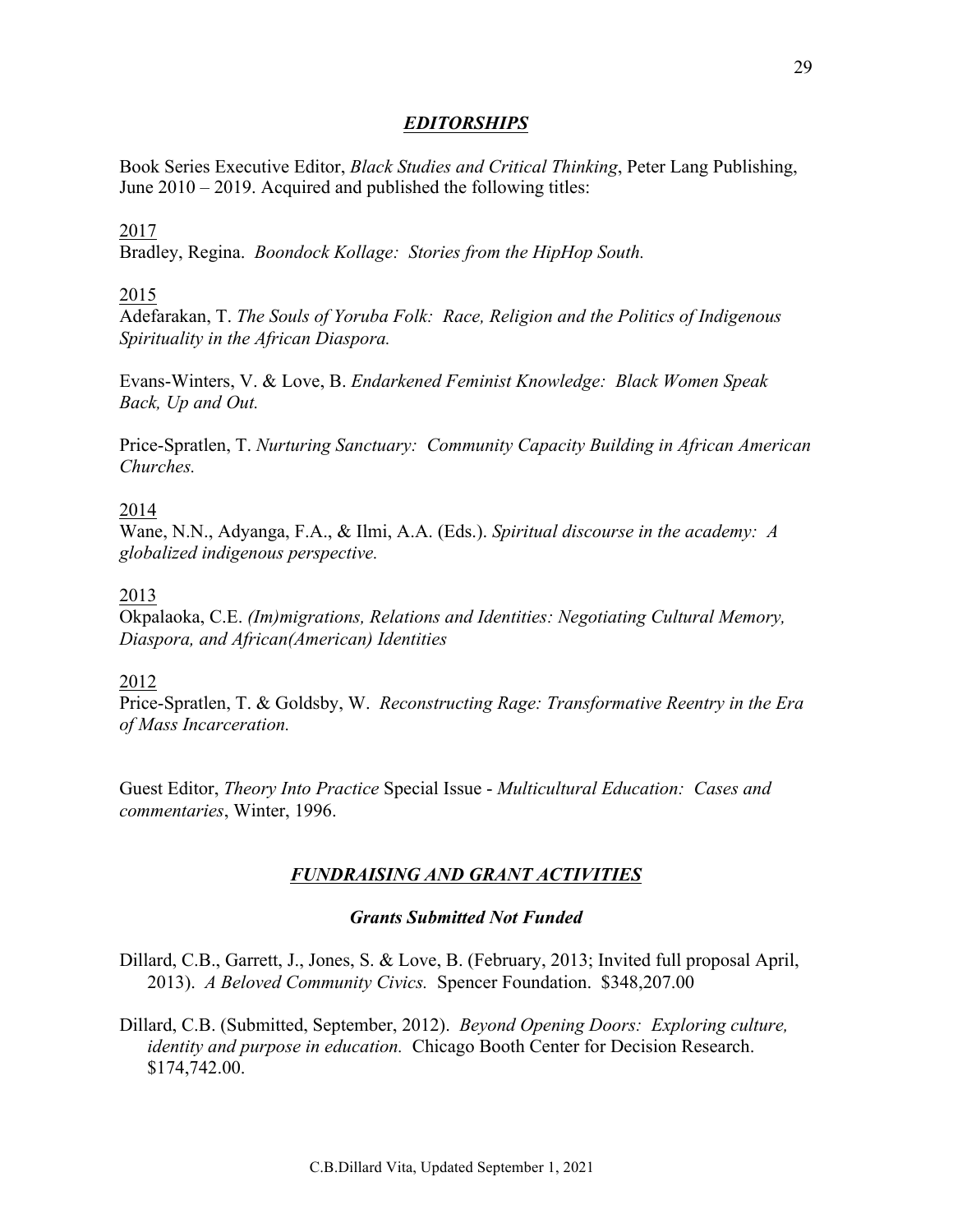#### *Funded Research Projects*

- Dillard, C.B. & Ransom, R.M. (1998, December). *Project TEACH (Teachers Exploring the Importance of Ethnic and Cultural Heritage)*. Ohio Department of Education. \$50,000.00.
- Dillard, C.B. & Ransom, R.M. (1998, December). *Project RETAINS (Retention of Ethnic Teachers and Increasing Networks of Support)*. Ohio Department of Education. \$26,000.00.
- Dillard, C.B. & Reed, R. (1997-1998). *National Partnership for Excellence and Accountability in Teaching* (Subcontract through the Holmes Partnership - Teacher Pipeline Study). \$480,401.00 (5 years).
- Dillard, C.B. & Ransom, R.M. (1997, December). *Project TEACH (Teachers Exploring the Importance of Ethnic and Cultural Heritage*). Ohio Department of Education. \$50,000.00.
- Dillard, C.B. & Ransom, R.M. (1997, December). *Project RETAINS (Retention of Ethnic Teachers and Increasing Networks of Support)*. Ohio Department of Education. \$26,000.00.
- Ransom, R.M. & Dillard, C.B. (1997, January). *Project RETAINS (Retention of Ethnic Teachers and Increasing Networks of Support)*. Ohio Department of Education. \$45,000.00.
- Ransom, R.M. & Dillard, C.B. (1995, December). *Project RETAINS (Retention of Ethnic Teachers and Increasing Networks of Support)*. Ohio Department of Education. \$38,000.00.
- Dillard, C.B. & Saleem, D. I. (1995). *Living Africa: A qualitative study of culture, family, and education among people of African descent.* The Ohio State University Seed Grant Program. \$14,000.00.
- Dillard, C.B. & Middleton, J. (1993). *Opening Doors: The world of graduate study for ethnic minority students.* United States Department of Education. \$93,000.00 (Grant #P202A40105 and #P202A40105-94A).
- Parkay, F., Dillard, C.B., & Ernst, G. (1992). *School development in Pakistan: A global school-university partnership for the twenty-first century.* Washington State University International Program Development Office. \$5,100.00.
- Dillard, C.B. & Parkay, F.W. (1992). *Opening Doors: The world of graduate study for ethnic minority students*. United States Department of Education. \$98,270.00 (Grant #P202A30001).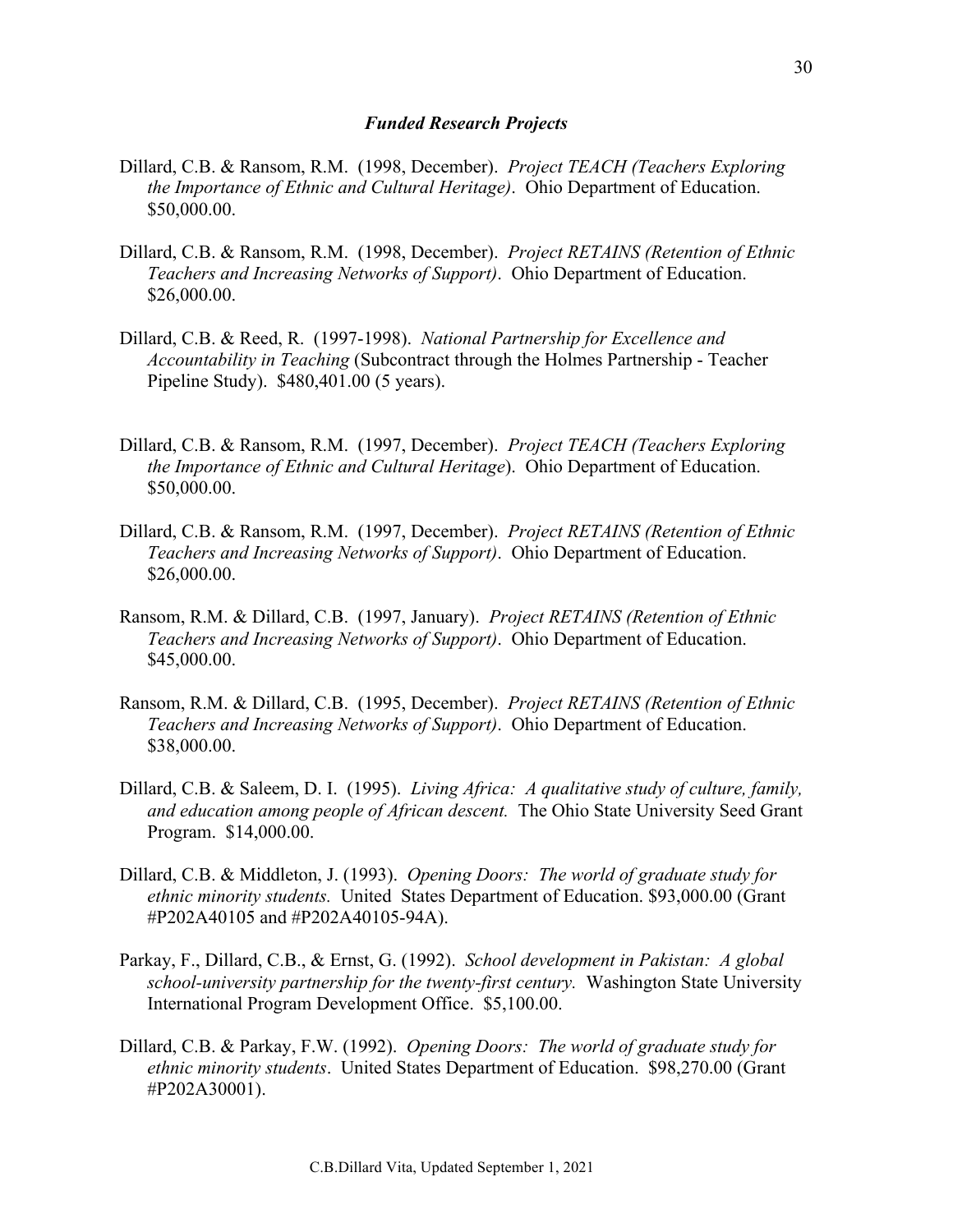- Dillard, C.B. & Parkay, F.W. (1991). *Opening Doors: The world of graduate study for ethnic minority students.* United States Department of Education. \$90,000.00 (Grant #P202A20126).
- Dillard, C.B. & Sneed, S. (1991). *Washington State University African/African-American exchange study program*. Washington State University International Program Development Office. \$6,000.00.
- Dillard, C.B. & Harder, R.J. (1990). *Internationalizing K-12 public school education in Washington state*. Washington State University Program Development Office. \$5,000.00.
- Dillard, C.B. (1989). *On becoming an educational administrator: The socialization of a black female secondary school principal*. Washington State University Administrative Program Unit. \$500.00
- Dillard, C.B. (1986). *Increasing accessibility of special needs populations to vocational education*. Washington State Commission for Vocational Education. \$9,949.00.
- Dillard, C.B. (1986). *The marketing educator's handbook*. Office of the Superintendent of Public Instruction. \$3,250.00.

### *Selected Foundation Grants Funded*

*The Cleveland Foundation*, for support of Project RETAINS and other diversity efforts in the College of Education. Duration of funding One year (1997-98) Amount: \$12,000.00

*The DuPont Foundation,* for continuation of Opening Doors Summer Research Institute. Duration of funding: Three years (1995-1999) Amount: \$70,000.00

*The Battelle Foundation*, for direct student support for the preparation of teachers of color with a strong interest in math and science education and in support of the OSU Teaching Leadership Consortium Program.

Duration of funding: Two years (1994-1996) Amount: \$75,000.00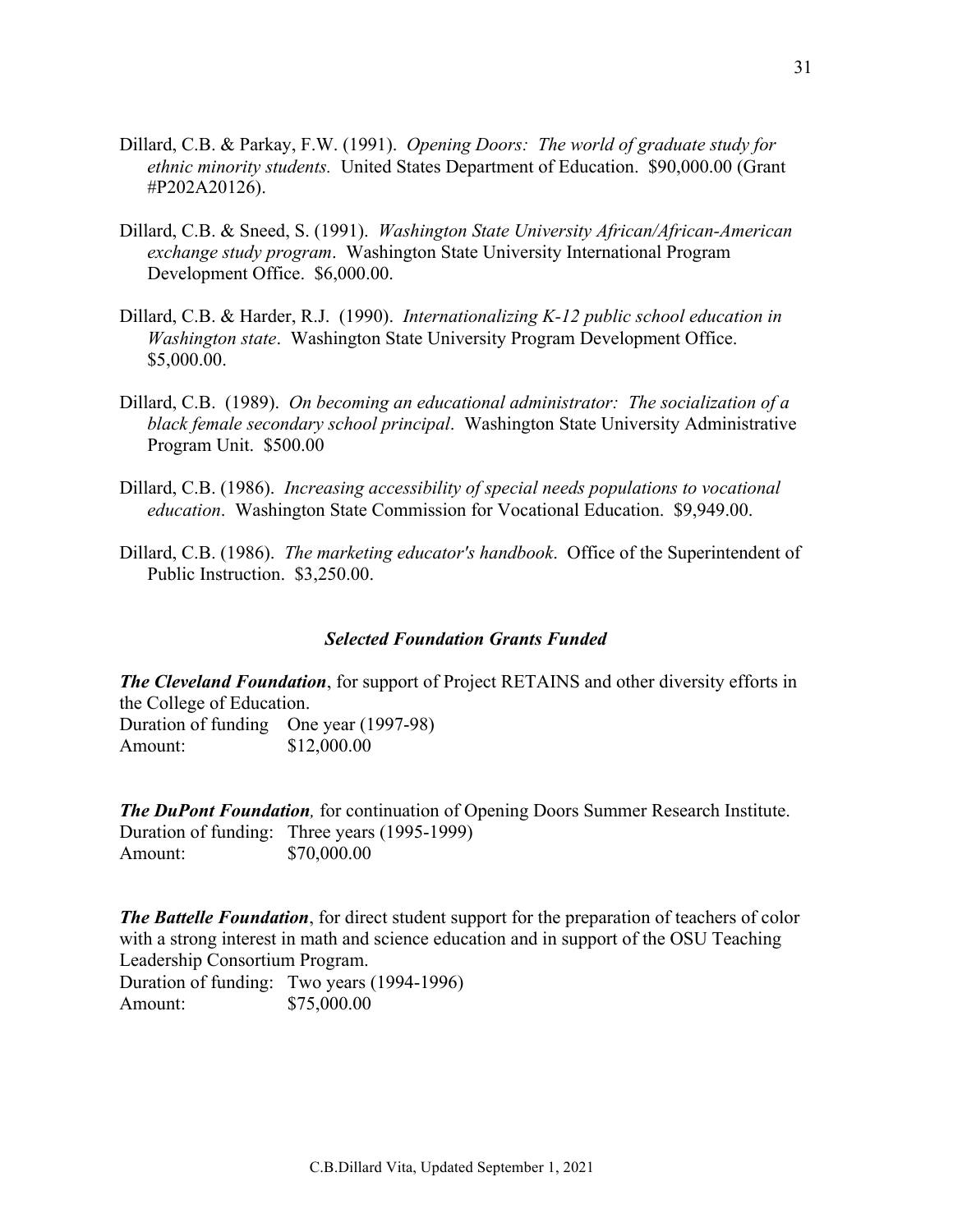*The Ford Foundation*, for continuation of program support which lead to the full institutionalization of the OSU Teaching Leadership Consortium Program, through the Office of Diversity and Outreach, for the preparation of math and science educators of color. Duration of funding: Two years (1994-1996) Amount: \$70,000.00

# *COMMITTEES AND SERVICE*

## *Selected Regional, National and International Service and Committees*

- Member, AERA Division G Henry T. Trueba Award for Research Leading to the Transformation of the Social Contexts of Education Award Committee, January 2021-April 2021.
- Panel Moderator, A Campus Read In Honor of the  $60<sup>th</sup>$  Anniversary of UGA's Desegregation Event with Dr. Mary Frances Early and Ms. Phaidra Buchanan, February 25, 2021.
- External Committee Member for the Dr. Lori Wright, Dr. Beth VanWassenhove, Dr. Neisha Wiley, Dr. Rae Loftis, and Dr. Meg Coward, Northern Kentucky University, Kentucky, March 2019 - January 2020.
- Member, AERA Division B Preconference Planning Committee, *Black girls write!,*  American Education Research Association (AERA) Annual Meeting, April, 2020.
- External Committee Member for Dr. Esther Ohito, Teachers College, Columbia University, New York, April 7, 2017.
- Facilitator/Presenter Division K (Teaching and Teacher Education) Graduate Student Pre-Conference Teaching Seminar, American Education Research Association (AERA), April 7-8, 2016.
- Facilitator/Presenter Division K (Teaching and Teacher Education) Graduate Student Pre-Conference Seminar, American Education Research Association (AERA), April 14-15, 2015.
- Awards Committee Chair Division K (Teaching and Teacher Education) Early Career Award, American Education Research Association (AERA), May, 2013 – May, 2014)
- Mellon Mentoring Initiative Mentor for Dr. Michelle Salazar Perez, University of North Texas, August, 2012 – August 2013.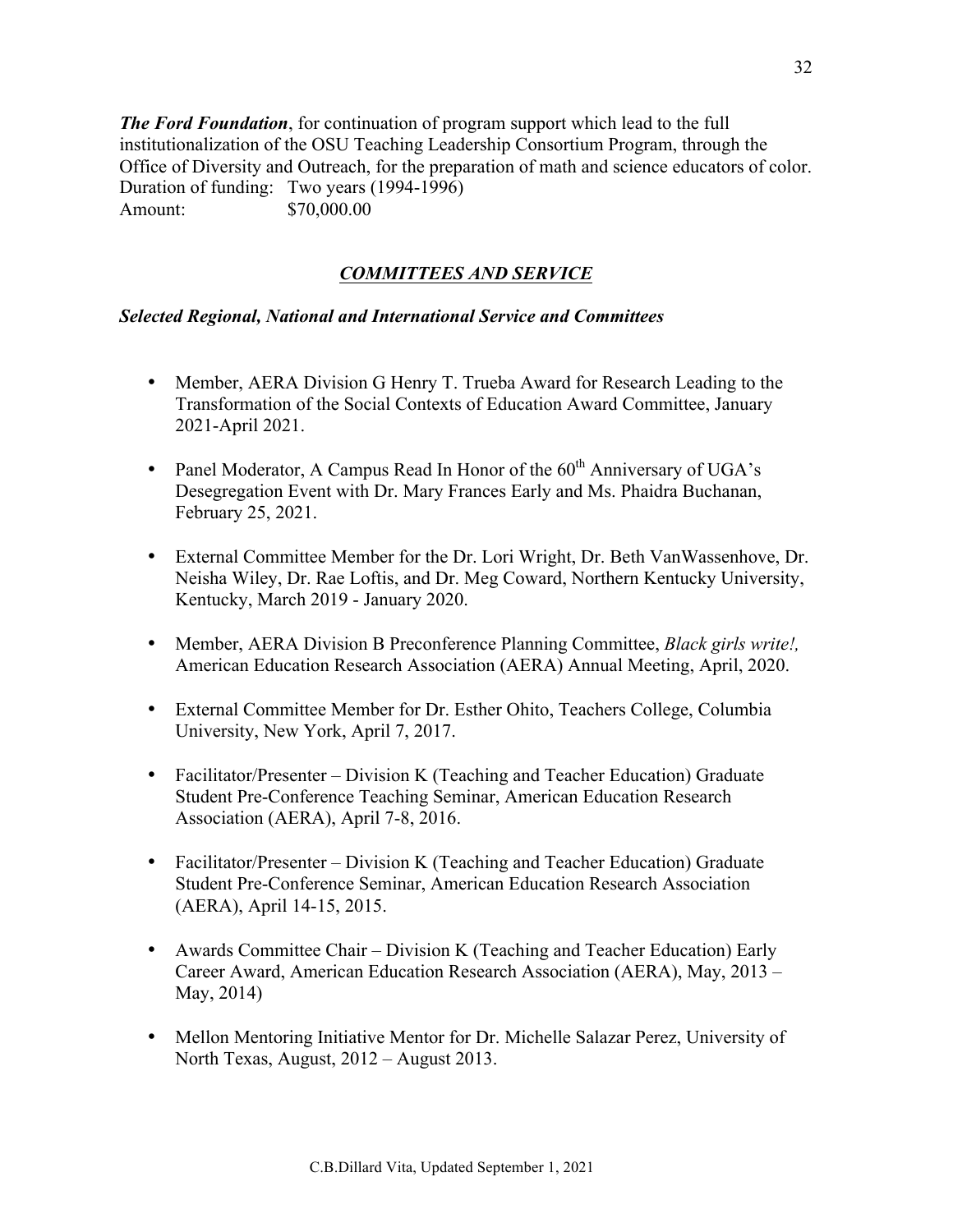- Committee Member, Professional Development and Training Committee, American Education Research Association, April, 2011 – April, 2014.
- External Examiner for Dr. Temitope Adefarakan, Ontario Institute of Studies in Education, University of Toronto, Canada, September 24, 2010.
- External Examiner for Dr. Terri Lynn Brennen, Ontario Institute of Studies in Education, University of Toronto, Canada, September 24, 2010.
- On-Site External Evaluator for Dr. Sidonia Alenuma, Gustavus Adolphus College, St. Peter, MN, May 13-15, 2010
- External Examiner for Dr. Riyad Shajahan, Ontario Institute of Studies in Education, University of Toronto, Canada, April, 2007
- Chair, Division K (Teaching and Teacher Education) Professional Development and New Faculty Seminar, American Education Research Association, May, 2005 – April, 2010
- Committee Member and Presenter, Division K (Teacher Education) New Faculty Seminar, American Education Research Association, September, 2004 – April, 2010
- Invited Mentor, University Council for Educational Administration (UCEA), Barbara L. Jackson Scholars Program, November, 2004 – present
- Program Chair, Division G Social Context of Education, American Education Research Association (for 1997 AERA Annual Meeting Program)

## *Selected Department, College and University Service*

## At The University of Georgia

- MFE COE Promotion and Tenure Committee, Fall 2020 Fall 2022
- LLED Endowed Professorship in Reading Search Committee, 2019-2020
- COE Diversity, Equity and Inclusion Conference (featuring author Angie Thomas), 2018
- #Charleston Syllabus Symposium Planning Committee, 2015-2016
- ETAP Global Studies Committee Chair, 2015 to present
- ETAP Diversity Committee, 2013 2015
- ETAP Doctoral Recruitment Event Committee Chair, Fall, 2013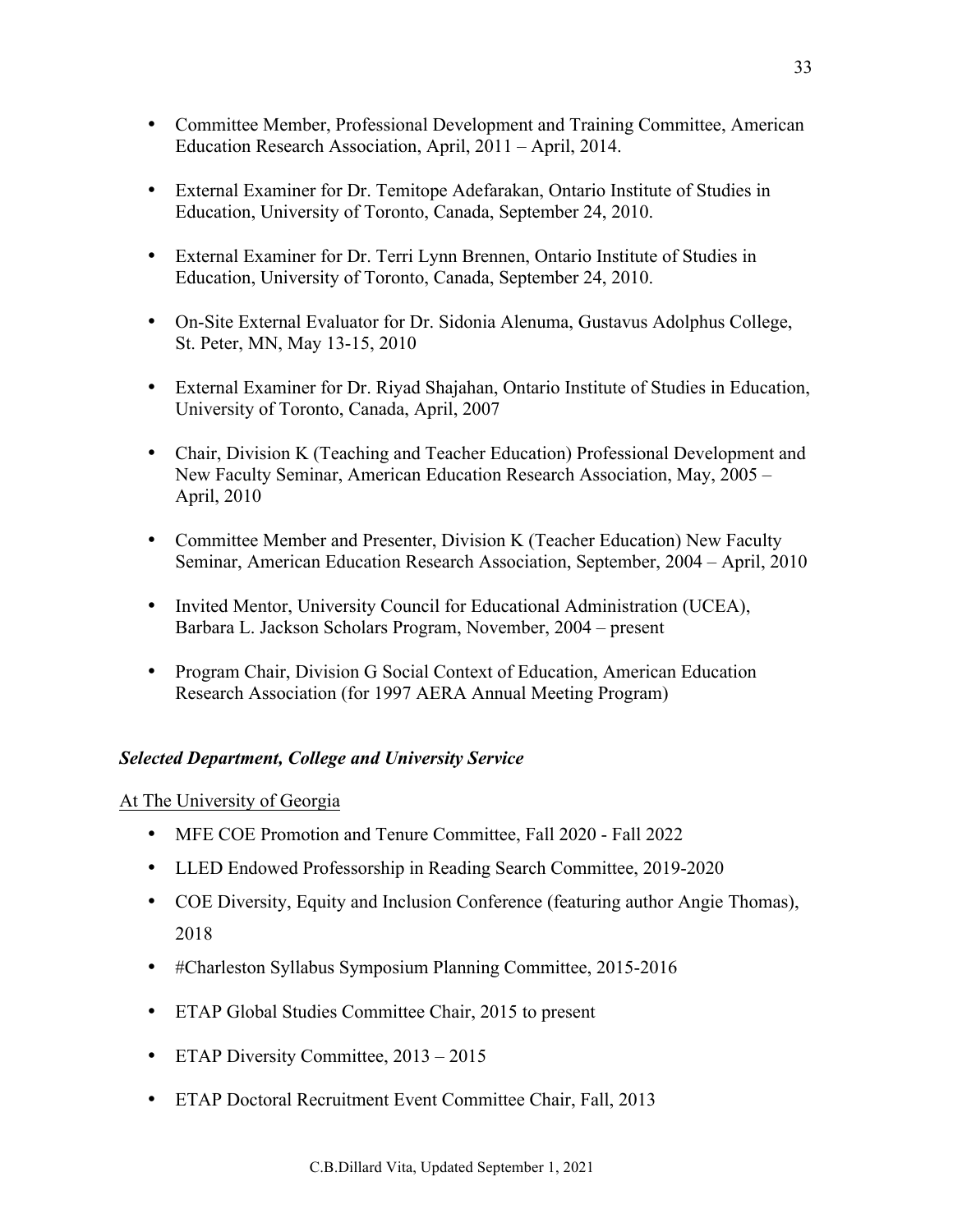- COE Tenure Track Promotion and Tenure Committee, Fall 2012 and Fall 2013
- COE NCATE Committee, Spring 2012
- Social Foundations Restructuring Committee, Spring Fall, 2012
- COE Career Track Promotion and Tenure Committee, Fall, 2012
- COE Dean's Search Committee, Summer Fall, 2012
- COE and College of Social Work Planning Committees for  $50<sup>th</sup>$  Anniversary Celebration of Mary Frances Early Graduation from the University of Georgia, August 15, 2012

## At The Ohio State University

- Chair, Personnel Committee, School of Teaching and Learning, 2007-2009
- Program Convener, Multicultural and Equity Studies in Education (MESE) Doctoral & Master's Area of Study, School of Teaching and Learning, 2006 - 2012
- Faculty Lead Coordinator, Early Childhood Teacher Education Program, Integrated Teaching and Learning. Summer, 2005 – Summer, 2006
- Faculty Advisor, Teachers of Tomorrow Educating Students (TOTES) Student Organization, Fall, 2005 – present
- Coordinator, Master of Arts Admissions, Integrated Teaching and Learning, Spring, 2004 - Fall, 2005
- Member, College Council Personnel Committee, Fall, 2003-Spring, 2004
- Member, Foreign and Second Language Search Committee, Fall, 2003-Spring, 2004
- Member, OSU New Faculty Women Cohort Project, January, 2002 June, 2005
- Member, OSU President's Council on Women, May, 2001 June, 2005
- Chair, OSU New Faculty Women Cohort Project, October, 2001 December, 2001
- Ex-officio Member, COE Equity and Diversity Committee, Fall, 2000 Spring, 2001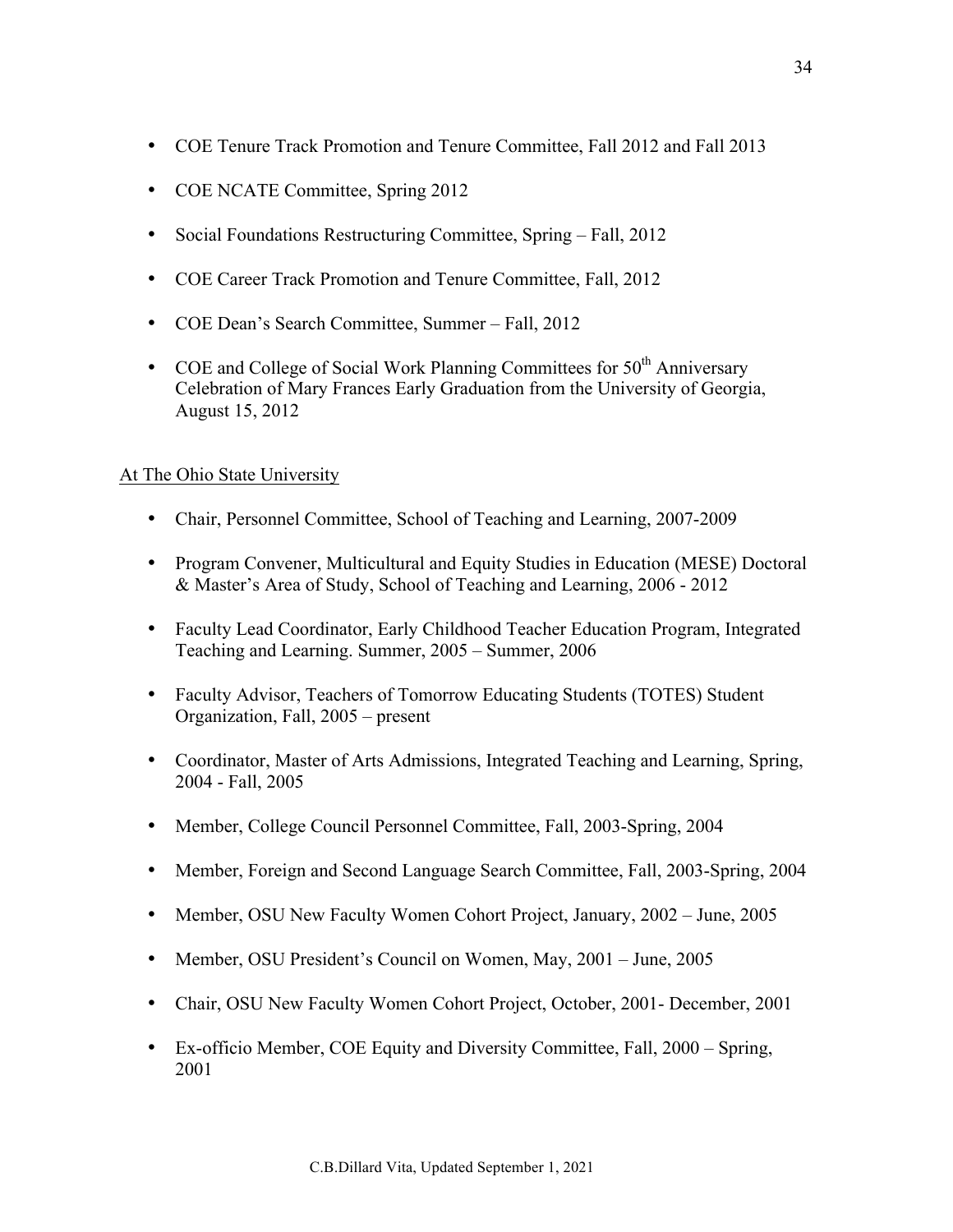- Chair, COE Diversity Plan Implementation Committee, Fall, 2000 Spring, 2001
- Member, Provost's Ad Hoc Committee on Diversity, September, 1998-December, 1998
- Member, College of Education Dean Search Committee, Ohio State University, 1998-1999
- Member, Faculty Search Committee, Qualitative Research in Education, School of Educational Policy and Leadership, Fall, 1997
- Member, Faculty Search Committee, Social Studies/Global Education, School of Teaching and Learning, Winter, 1997
- Member, Ohio State University Office of Minority Affairs Coordinating Council, Winter, 1997-1998
- Coordinator, Ohio State University Campus Campaign for the College of Education, Fall, 1995
- College of Education Multicultural Committee, Fall, 1995 Spring, 1996
- Faculty Council Representative, Fall, 1995 through Summer, 1996
- Member, Research Advisory Committee, Young Scholars Program, The Ohio State University, August, 1994 to Spring, 2003
- Faculty Search Committee, Social Studies/Elementary Education (Newark Campus), Department of Educational Theory and Practice, Fall, 1994 – Spring, 1995
- Scholarship Committee, Department of Educational Theory and Practice, Fall 1994 Spring, 1995

# *BOARD MEMBERSHIP*

- Board/Elder Council Member, Sisters in Education Circle (SIEC), September 2020 present
- Board Member and Elder, Sisters in Education Circle (SIEC), September 2020 present
- Board Member, Abolitionist Teaching Network, January, 2020 present
- Founder and Board President, Give.Build.Share, August, 2016 present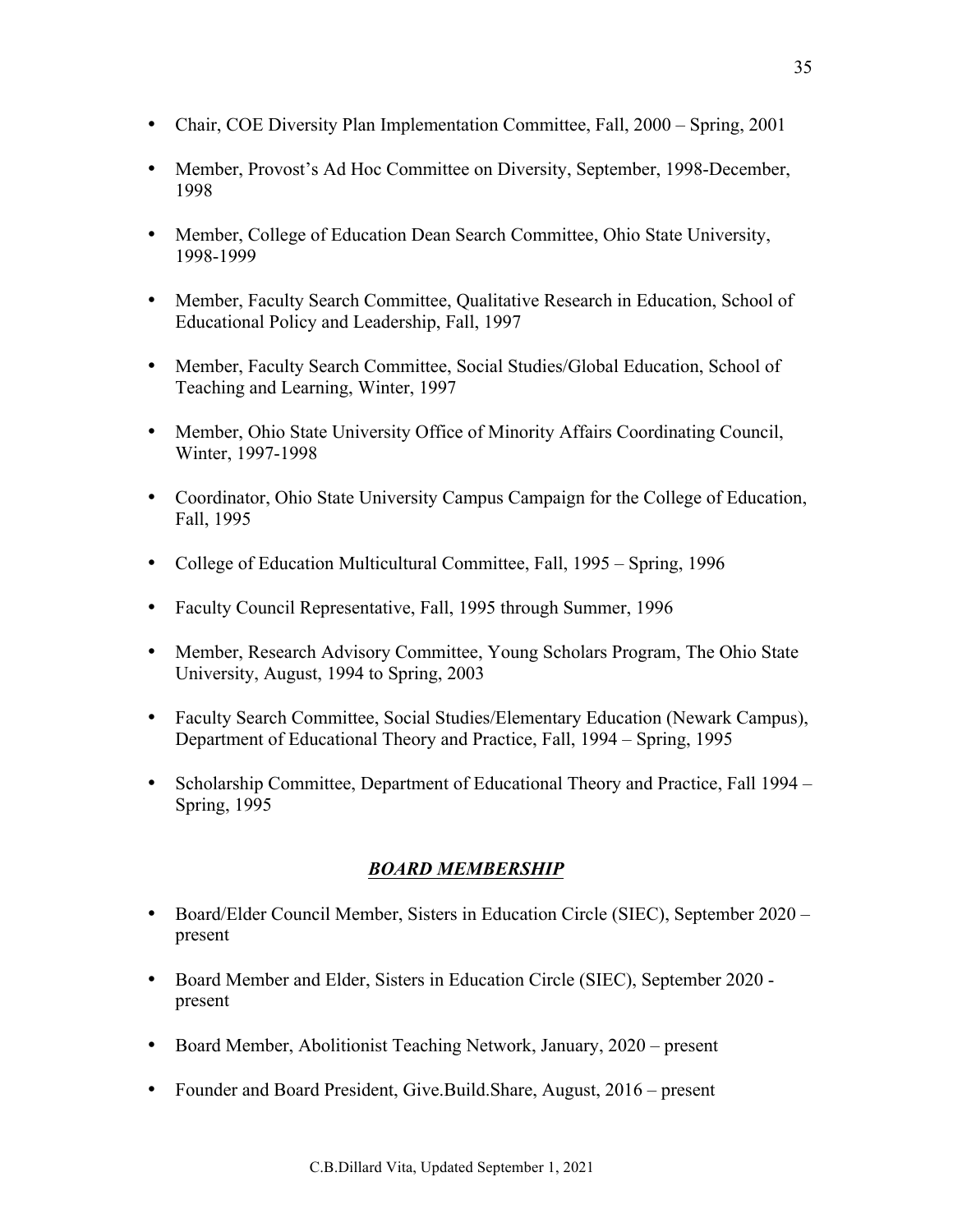## *HONORS AND AWARDS*

- Recipient of the 2019 *Taylor and Francis/AESA Lifetime Achievement Award,*  American Educational Studies Association (AESA).
- Special Session at the 2018 Annual Meeting of the American Educational Research Association (AERA): *"On Spiritual Strivings:" Black Women Educators Honoring the Work of Dr. Cynthia Dillard*, April 16, 2018.
- Recipient of the 2016 American Educational Research Association Division G Henry T. Trueba Award for Research Leading to the Transformation of the Social Contexts of Education Award, April, 2016.
- Recipient of the 2016 American Educational Research Association's Critical Examination of Race, Ethnicity, Class and Gender in Education SIG Senior Scholar Award, April, 2016.
- Recipient of the 2014 American Educational Studies Association (AESA) Critic's Choice Award for Dillard, C.B. & Okpalaoka, C.L. (Eds.) (2014) *Engaging culture, race and spirituality: New visions.* New York: Peter Lang.
- Recipient of the 2012 American Educational Research Association (AERA) Distinguished Contributions to Gender Equity in Education Research Award, April, 2012.
- Recipient of the 2008 American Educational Studies Association (AESA) Critic's Choice Award for Dillard, C.B. (2006). *On spiritual strivings: Transforming an African American woman's academic life.* Albany: SUNY.
- Recipient of The Ohio State University Alumni Award for Distinguished Teaching, May, 1999.
- Recipient of the Washington State University College of Education Alumni Association's Distinguished Alumni Award, May, 1997.
- Recipient of the Martin Luther King Jr. Humanitarian Award, Columbus Education Association (CEA), January, 1997.
- Recipient of the Outstanding Service Award, The Ohio Teaching Leadership Consortium, April, 1996.
- Recipient of the Outstanding Teaching and Service Award, Delta Sigma Theta Sorority, Inc., November, 1993.